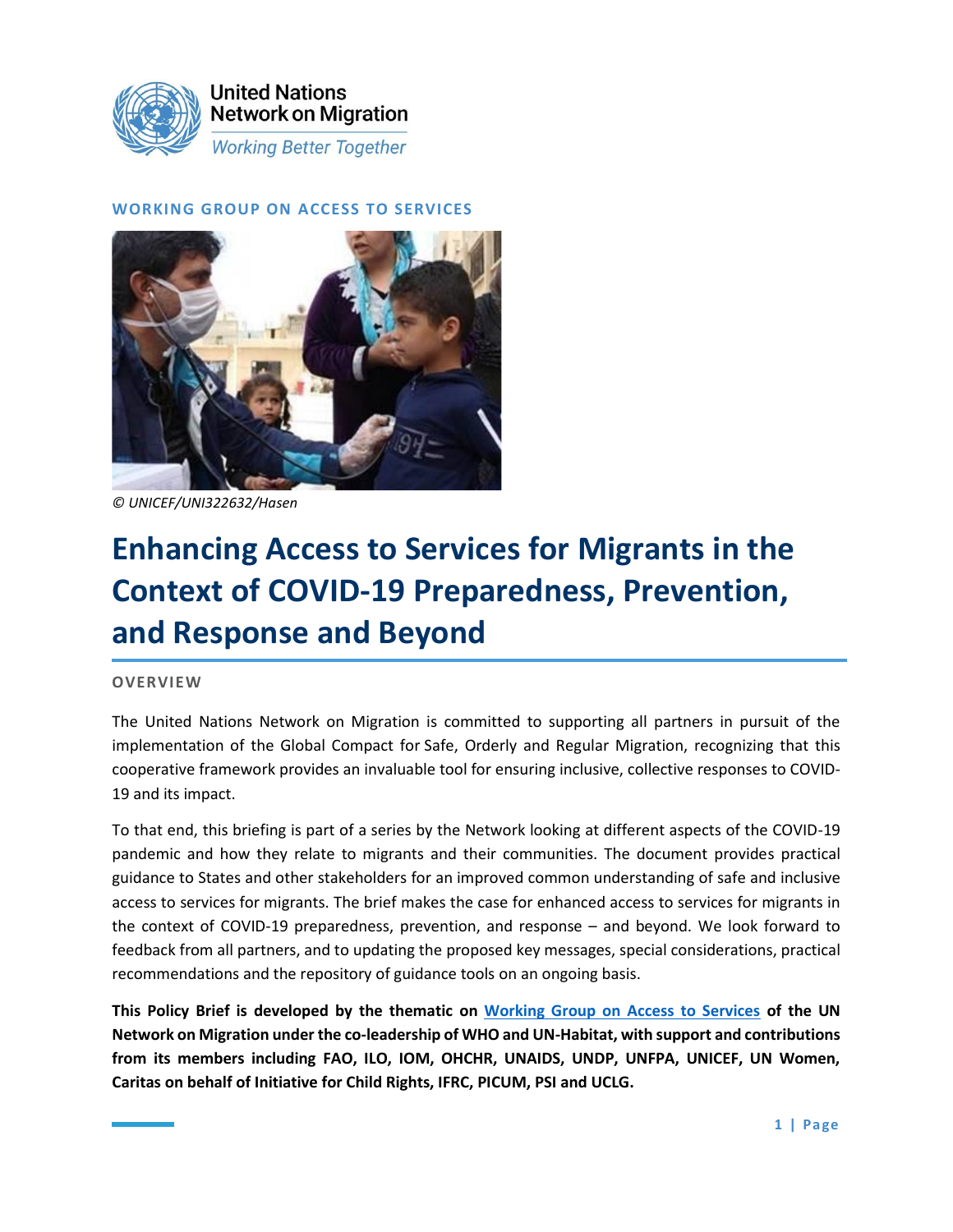

# **1. KEY MESSAGES**

#### **1.1.Vulnerability, risk, and agency**

• Migrants are not inherently more vulnerable to, or at risk of, contracting infectious diseases. They face similar health threats from coronavirus disease 2019 (COVID-19) as any other human being and are also an integral part of any effective public health response. However, due to the often-harsh conditions in which they move, live and work, migrants may have specific vulnerabilities that bear due consideration. These conditions include inadequate access to health, housing, water, sanitation and other basic services. Limited access to information due to language and cultural barriers, coupled with the marginalization of migrant communities, place them amongst the hardest to reach populations when information is disseminated.

### **1.2. Exclusion and the threat to public health**

• Undocumented migrants, in particular, are often excluded from national programmes for health promotion, disease prevention, treatment and care, or social protection schemes for facilitating their access to health and social services. This exclusion makes early detection, testing, diagnosis, contact tracing and seeking care for COVID-19 difficult for migrants thus increasing the risk of further spreads. Outbreaks among migrants in vulnerable situations may then also go unchecked, as many undocumented migrants fear the risk of being detected. This presents an additional threat to public health. Furthermore, misinformation on the spread of COVID-19 exacerbates the xenophobia and discrimination that migrants and displaced people already face.

### **1.3. The GCM and safe access to basic services**

• In the recently adopted [Global Compact for Safe, Orderly and Regular Migration \(GCM\)](https://migrationnetwork.un.org/sites/default/files/docs/gcm-n1845199.pdf)<sup>1</sup>, Member States have committed to ensure that all migrants, regardless of their migration status, can exercise their human rights through safe access to basic services (objective 15) and other relevant objectives.<sup>2</sup> They further committed to strengthening migrant-inclusive service delivery systems, notwithstanding that nationals and regular migrants may be entitled to more comprehensive service provision, while ensuring that any differential treatment must be based on law, be proportionate and pursue a legitimate aim, in accordance with international human rights law.

<sup>1</sup> Global Compact for Safe, Orderly and Regular Migration, objective 15:

[https://www.un.org/en/ga/search/view\\_doc.asp?symbol=A/RES/73/195](https://www.un.org/en/ga/search/view_doc.asp?symbol=A/RES/73/195)

<sup>&</sup>lt;sup>2</sup> Other objectives of the GCM that are particularly relevant in this context include obj. 3: access to information, obj. 4: proof of legal identity and adequate documentation; obj. 6: facilitate fair and ethical recruitment and safeguard conditions that ensure decent work; obj. 7: address and reduce vulnerabilities in migration; obj. 14: enhance consular protection, assistance and cooperation throughout the migration cycle; obj. 17: eliminate all forms of discrimination and promote evidence-based public discourse to shape perceptions of migration and obj. 21: co-operate in facilitating safe and dignified return and readmission, as well as sustainable reintegration.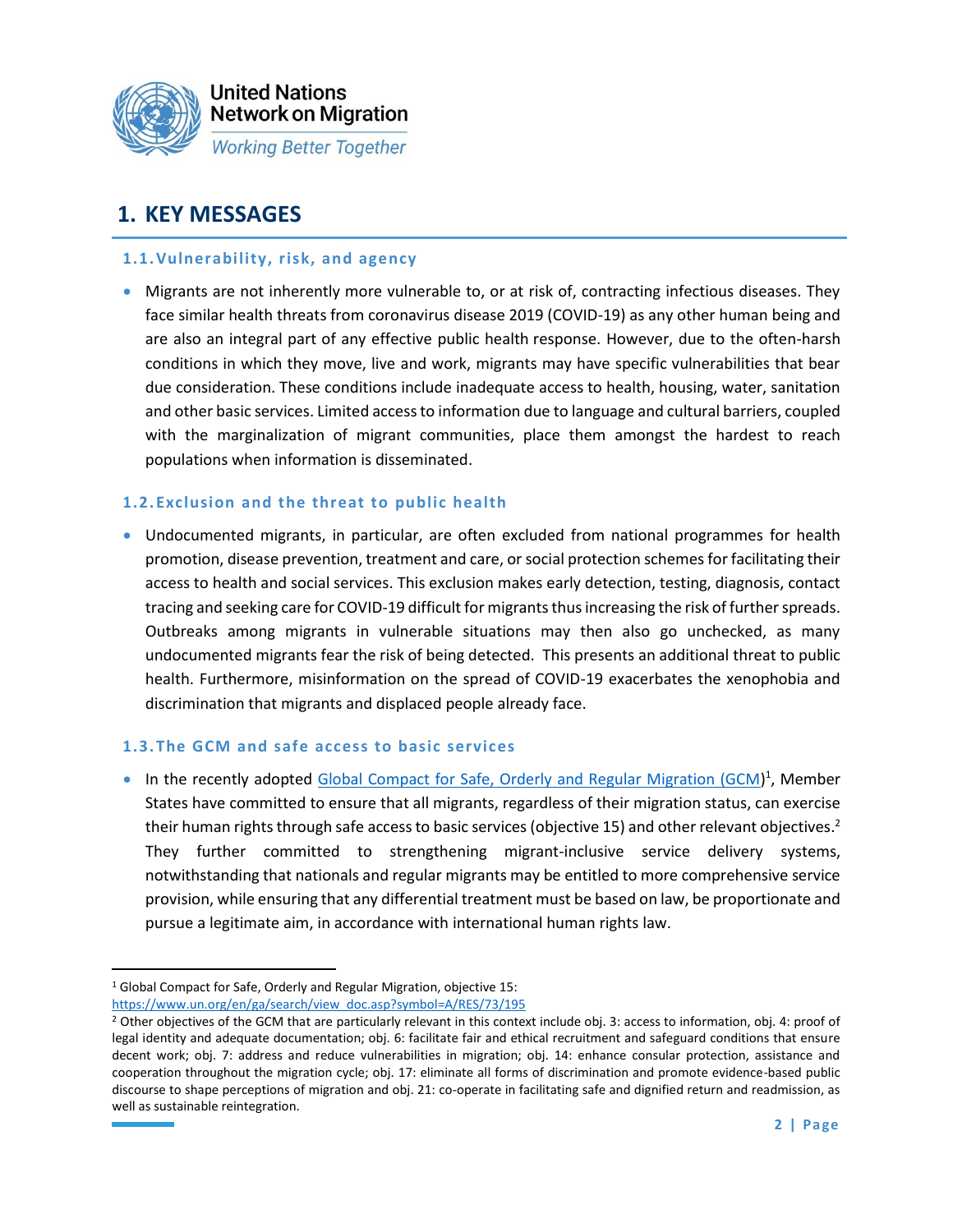

• Aligned with the recently published Secretary-[General's Policy Guidance on COVID](https://www.un.org/sites/un2.un.org/files/sg_policy_brief_on_people_on_the_move.pdf)-19 and People on [the Move,](https://www.un.org/sites/un2.un.org/files/sg_policy_brief_on_people_on_the_move.pdf) the objectives of the GCM and a [UN Framework for the immediate socio-economic](https://unsdg.un.org/resources/un-framework-immediate-socio-economic-response-covid-19)  [response to COVID-19,](https://unsdg.un.org/resources/un-framework-immediate-socio-economic-response-covid-19) this Policy Brief presents specific considerations and recommended actions for Member States and other stakeholders on the provision of access to services for migrants in the context of COVID-19 preparedness, prevention, and control as well as mitigating its social and economic impacts.

Effective COVID-19 preparedness, prevention and response requires a **migrant-inclusive approach** regarding access to services at the national and local levels. By i**ncluding migrants in national plans**, including socio-economic response plans, impact analysis, policies and strategies, gaps in health and other inequities such as access to education and information, training and decent work will be diminished, strengthening efforts towards achieving the SDGs. In line with the universal health coverage (UHC) principles, this will require a **whole-of-society and whole-of-government approach**, working across sectors and stakeholders including immigration, finance, education, labour and other ministries, across government levels. This will also need to be within and across national and local authorities, including civil society organizations and community leaders, private sector actors, employers and workers' organizations, as well as national human rights institutions. The **engagement of migrants themselves as key stakeholders** in the community, will be a vital element for the sustainability of national plans. **Plans and policies should be evidence-based, age- and gender-responsive**, facilitate affordable and non-discriminatory access to services, and include targeted measures ensuring safeguards of migrants' entitlements and fundamental rights at work.



*Bangladesh: © IOM/ Mashrif Abdullah*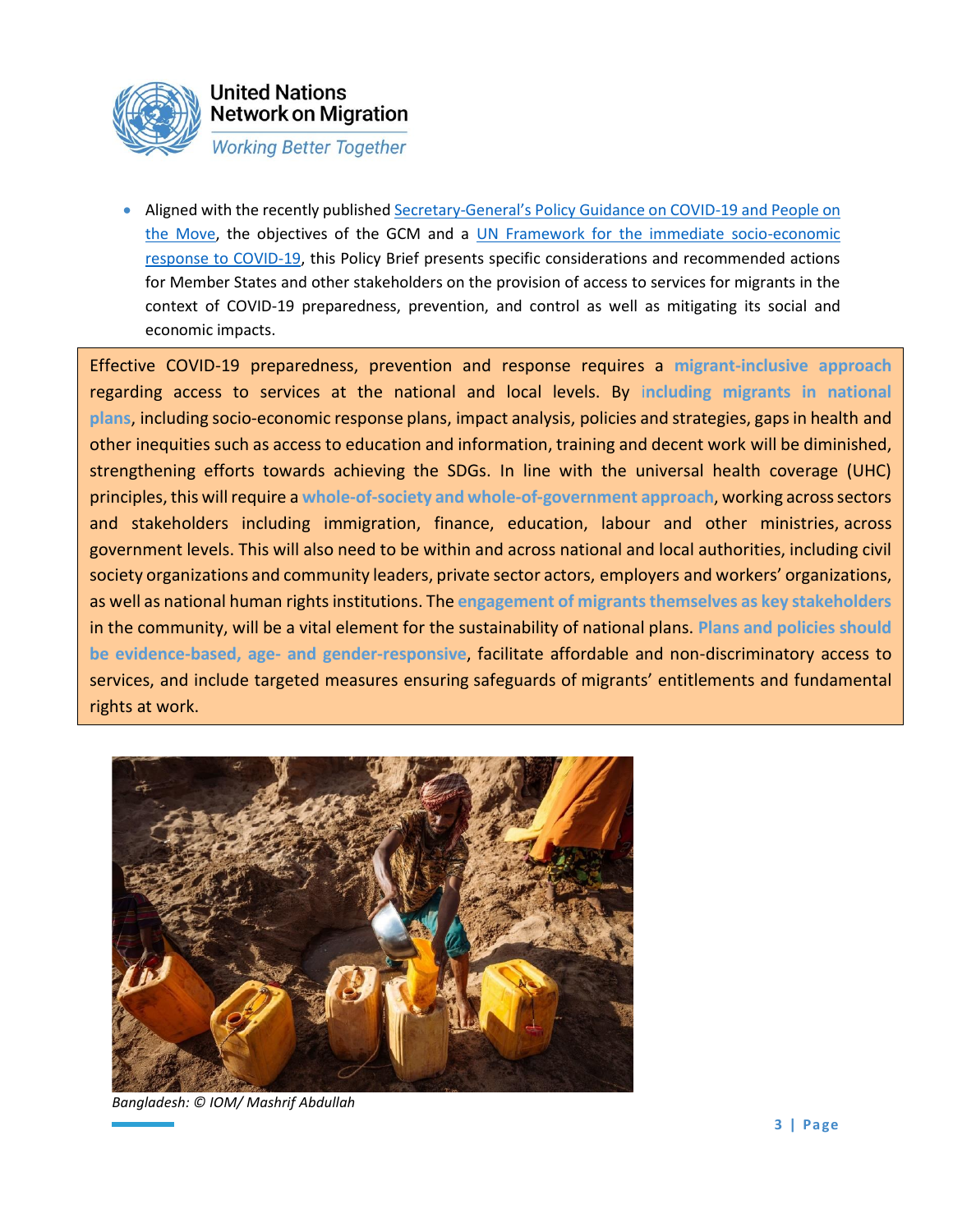

# **2. SPECIAL CONSIDERATIONS**

In alignment with the GCM's guiding principles<sup>3</sup>, special consideration must be given to addressing barriers that migrants face in accessing services in the context of COVID-19. This includes in relation to:

### **2.1.The right to the enjoyment of the highest attainable standard of physical and mental health care** 4

• All States have an obligation to respect, protect and promote the right to health for all people, including migrants, within their territory and subject to their jurisdiction, without discrimination. All migrants, regardless of migration status have the right to access health-care services, such as testing, diagnostics, care and treatment, referral, and the COVID-19 vaccination once it becomes available. This encompasses prevention and health promotion-related activities for COVID-19, including all other preparedness measures as a part of the national strategic response. National responses should ensure migrants' access to health services and their inclusion in public health planning, responses, and communications, at all stages of the migration cycle (departure, transit, destination, and return) – regardless of their migration status. Moreover, they should not be scapegoated, stigmatized, or otherwise targeted with specific, discriminatory measures, or face immigration control as a result of accessing services.

# **2.2.Non-discrimination and equitable access to health services and medical supplies including vaccines and**

• COVID-19 preparedness, prevention and control should be exercised through non-discriminatory, age-, disability- and gender sensitive comprehensive laws as well as national and local level policies and practices that are inclusive of migrants. The health conditions experienced by migrants, including those with COVID-19 infections, should not be used as a pretext for imposing arbitrary restrictions, stigmatization, detention, deportation, and other forms of discriminatory practices. This may result in the deterrence of migrants from seeking services, counterproductive to efforts to prevent further transmission during the pandemic. Attention should also address pre-existing, structural forms of discrimination against migrants that impose barriers to access and risk being exacerbated during the

<sup>&</sup>lt;sup>3</sup> The Guiding principles include: a) people-centred, b) international cooperation, c) national sovereignty, d) rule of law and due process, e) sustainable development, f) human rights, g) gender-responsive h, child- responsive; i) whole-of-society, j) and wholeof-governmental approach.

<sup>4</sup> The International Covenant on Economic, Social and Cultural Rights (ICESCR, 1966) Article 2.2 and Article 12, recognizes the right of everyone to the enjoyment of the highest attainable standard of physical and mental health without discrimination of any kind as to race, colour, sex, language, religion, political or other opinion, national or social origin, property, birth or other status. This right to health is also declared in the preamble to the Constitution of the World Health Organization. Also see: ICESCRICESCRICESCRICESCR, *The duties of States towards refugees and migrants under the International Covenant on Economic, Social and Cultural Rights*, 13 March 2017, E/C.12/2017/1,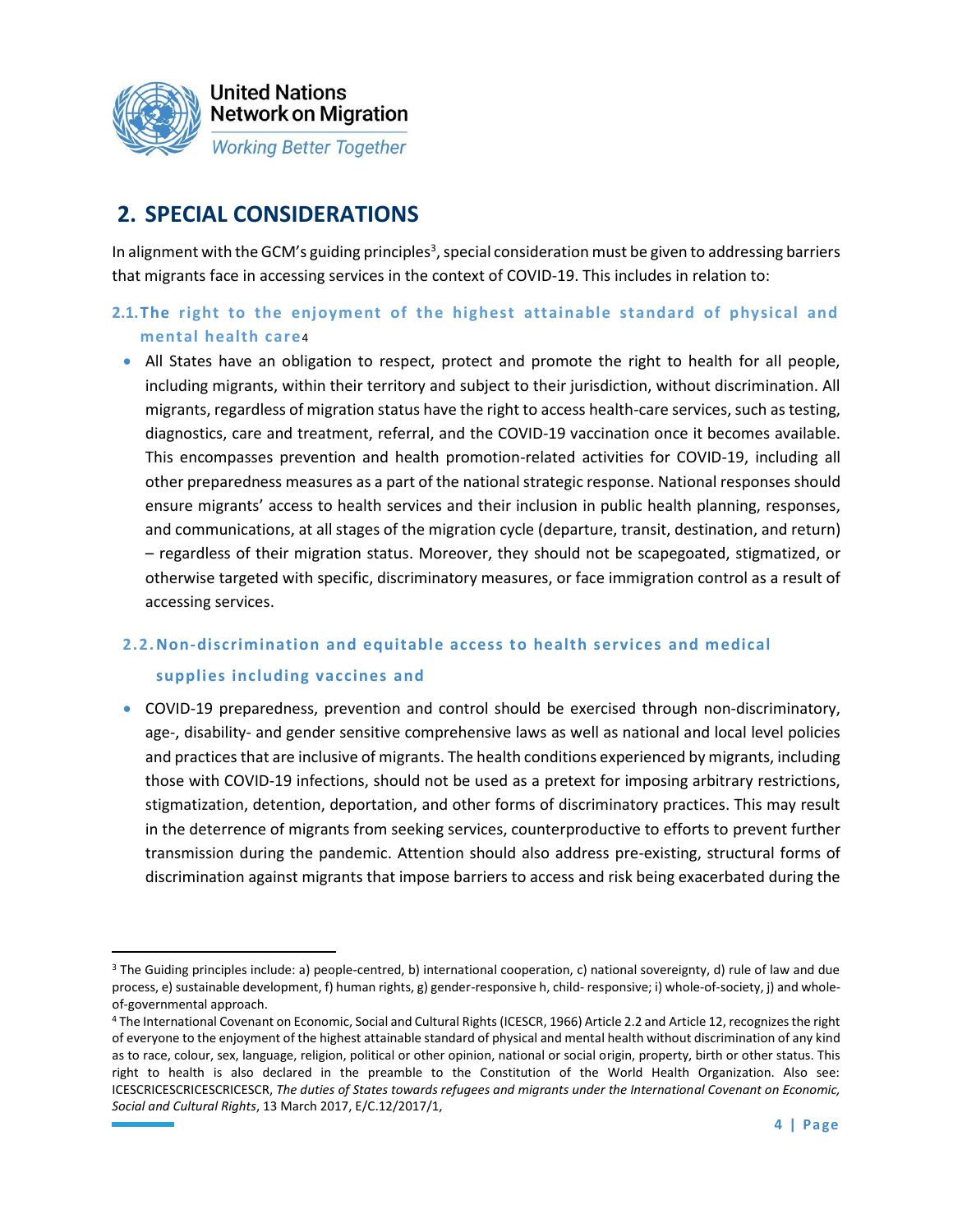

pandemic, including its intersections with discrimination based on other factors, such as gender, race, class, age and disability.

#### **2.3.People-centered service systems and continuity of care**

• Health systems and other public services should aim to deliver culturally, linguistically and child-, gender-, disability- and age-responsive COVID-19 services that are accessible to all, including migrants regardless of migration status. Some migrants may need special attention and service provisions because of precarious living and working conditions. People with underlying conditions and/or disabilities, the elderly, people experiencing sexual and gender-based violence, abuse and exploitation and other forms of gender-based violence require special protections, also during, but not limited to the COVID-19 response. Children, including unaccompanied or separated children, as well as people in detention or who are potentially victims of trafficking in persons need tailored measures to address their unique situation. It is critical to ensure that migrants in vulnerable situations continue to have access to essential services, including the COVID-19 vaccine once it becomes available. This includes continuity of ongoing treatments, maternal and child health services, social protection measures and mental health and psychosocial support.

## **2.4.Gender equality, and prevention and response to sexual and gender-based violence**

• During the COVID-19 pandemic, there has already been a sharp increase in the instances and risks of domestic violence (DV)/ intimate partner violence (IPV) due to restrictions on movement. Migrants who travel or live in inadequate or unsafe conditions are at heightened risk of gender-based violence due to the tensions generated by the pandemic. Migrant women in immigration detention centers are also further exposed to gender-based violence (GBV) especially with low staffing levels to serve as deterrents for potential abusers. A de-prioritization, denial and diversion of GBV services (including shelters, health care services, police and justice sector) because of the overwhelming demands of the COVID-19 response, can have a negative impact in the already limited access to these services of migrant women victims of GBV. Furthermore, migrant women already face multiple and intersecting forms of discrimination and inequalities, gender-specific restrictions in migration policies, insecure forms of labour, and instances of racism and xenophobia and therefore need specific considerations. Women migrant workers may experience violence and harassment in the world of work, affecting their psychological, physical and sexual health and their dignity, as well as decent work and the family and social environment.

### **2.5. Age-sensitive support and protection**

• Special attention should be paid to the particular risks faced by older migrants and migrants with preconditions, including age-based discrimination in access to medical treatment and other support. On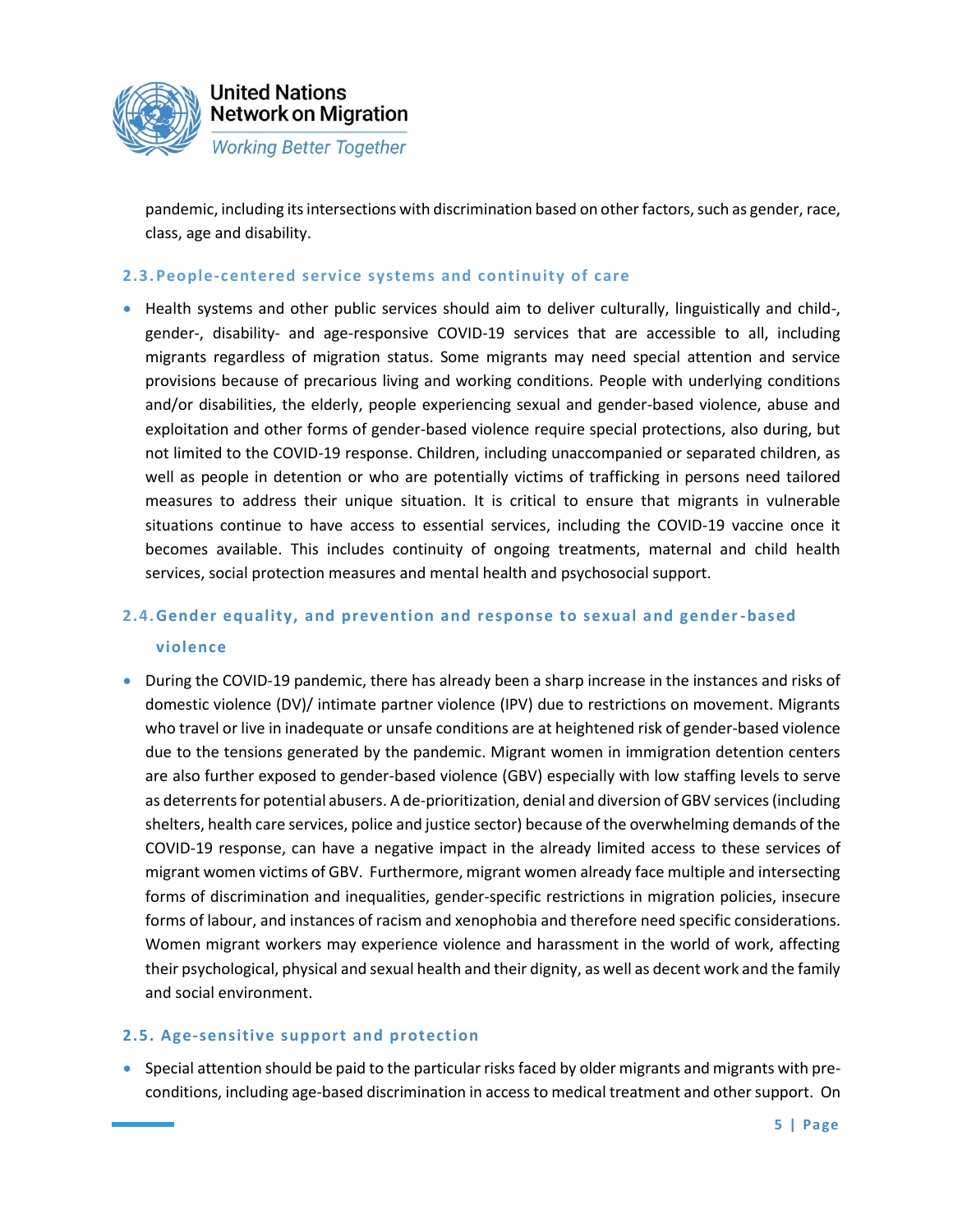

the other hand, migrant children and youth, especially when unaccompanied, face specific risks during the crisis. Preparedness, prevention and response measures to COVID-19 must ensure to always uphold the principle of the best interests of the child, including migrant children, and take into account the views of the child in line with his or her evolving capacities. This includes ensuring universal access to COVID-19 related health and other essential services including Mental Health and Psychosocial Support, and other essential services to all migrants, including older migrants and migrant children regardless of migration status.

### **2.6. Education and training strategies for continued learning for all migrants,**

#### **including children**

• School closures can increase and exacerbate inequities and vulnerabilities for migrant children. Online learning modalities – particularly for children and families who are less familiar with internet safety measures – can introduce new or increased risk of various forms of online exploitation, including sexual exploitation. Online schooling might not be accessible to migrant children or bring increased constraints due to language barriers. Prolonged school closures increase the risk of migrant children dropping out as they may not return to school or have missed classes. Often living in poverty, many migrant children depend on school lunches and other services being provided at schools, which may not be readily accessible during states of lockdown. Migrants in precarious employment or who have lost their jobs due to the COVID-19 crisis require employment services and vocational training for (re)integration into the labour market. Government agencies in coordination with employers' and workers' organizations, education and training providers, and civil society actors are instrumental in ensuring continued learning and skills development for migrant workers including through on-line learning, and the delivery of technical and vocational education and training (TVET) and skills training service.

#### **2.7. Access to adequate housing, water and sanitation**

• The COVID-19 pandemic is affecting people and communities who are already in vulnerable and marginalized situations the hardest. Many migrants live in inadequate housing, including those in overcrowded informal settlements, camps or temporary shelters, with limited or no access to water and sanitation, waste management, and access to formal education and health care facilities. In addition, they suffer from reduced secure land tenure, specifically when undocumented, making them more vulnerable to forced evictions and homelessness. When residing in informal and crowded living conditions, migrants often lack the space for physical distancing putting them at high risk of contracting COVID-19. Containment, especially in small and crowded housing in informal settlements, can also exacerbate the risk of domestic violence and mental health challenges. This may also be compounded by the absence or disruption of social and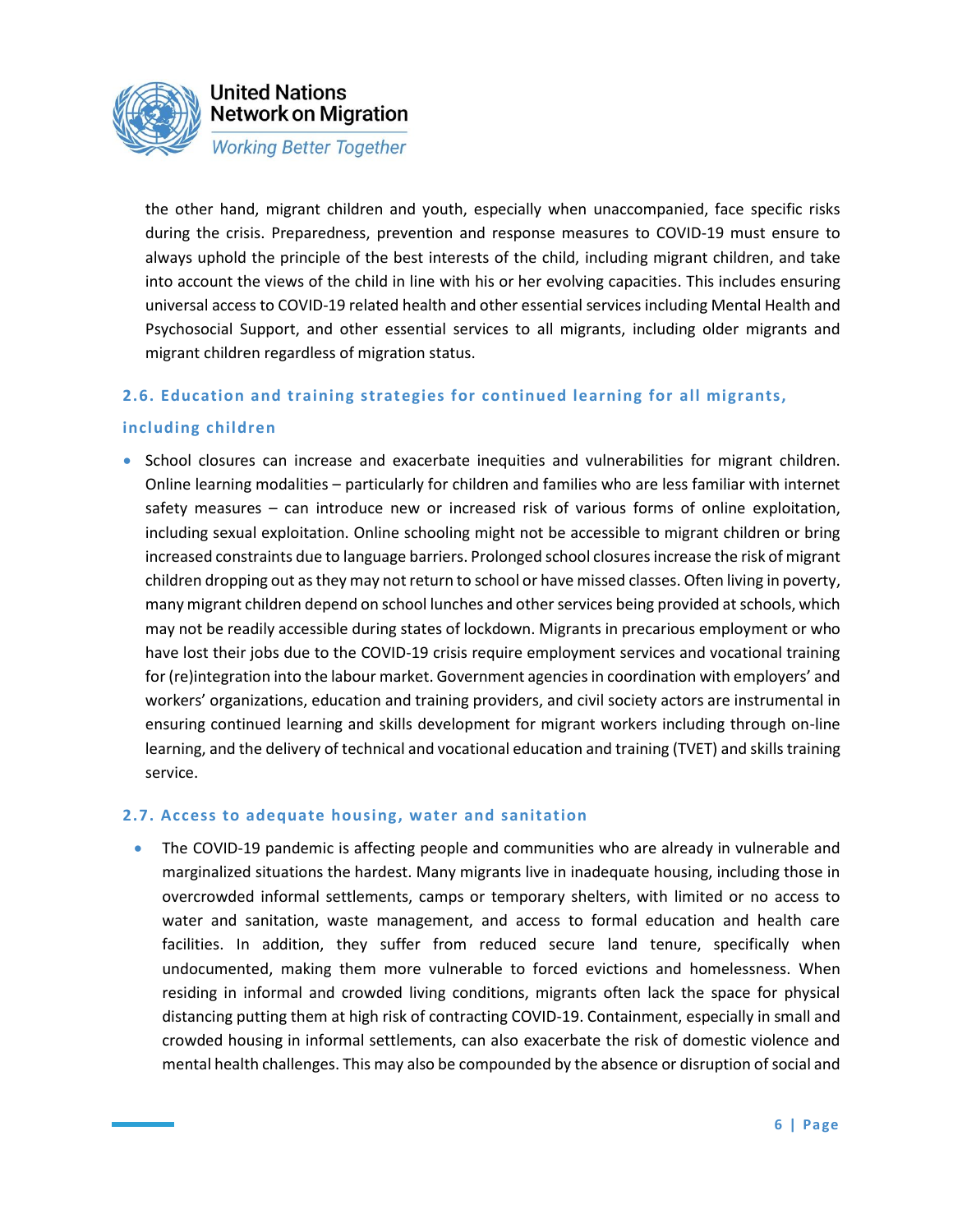

protective networks due to migration, combined with increased stigmatization from the local populations and stress due to reduced incomes.

#### **2.8. Equal treatment at the workplace**

• It is critical that international labour standards and fundamental rights are upheld, and that migrant workers are accorded, healthy and safe working environments. It is pivotal that fair and decent working conditions, include in health care and social insurance programmes, and basic entitlements; and that effective complaints mechanisms are in place to ensure redress when labour rights are violated. Workers and employers have important duties at the workplace in times of crisis, including COVID-19 outbreaks. Employers should be flexible and explore different options for leave and pay arrangements and ensure that migrants' contracts include the same rights and protection as others. Women migrant workers are on the frontlines of the COVID-19 pandemic response, working in essential but often low-paid and precarious jobs, such as nurses, midwives, cleaners, domestic and laundry workers, placing them at high risk of exposure to the coronavirus.

#### **2.9. Social protection and mitigation of socio-economic impacts**

• Public health measures can have a direct and indirect economic impact on household financial security, which in turn can have adverse effects on health, care-seeking and adherence. Migrants and their families should be granted access to national social protection measures to mitigate the social and economic implications of COVID-19. The current pandemic has revealed the vulnerability of undocumented migrant workers including domestic and care workers, involved the informal sector with limited access to social protection. Many have lost their jobs or are unable to reach their workplaces and in addition may have lost their income and be unable to provide financial support for their family members, including in countries of origin. The COVID-19 related movement restrictions, particularly for migrants engaged in the agriculture and food systems, production sectors could disrupt agricultural supply chains at critical times in the season. This could in turn have the undesirable knock-on effect of affecting food availability and market prices globally, which will also impact the access to food for migrants in vulnerable situation.

# **2.10. Whole-of-government and whole-of-society approaches and partnership Social protection and mitigation of socio-economic impacts**

• Preparedness, prevention and control of COVID-19 outbreaks in migrant and local populations should be considered in the context of broader government policy and coordination between national, local and other levels of government and sectors such as health, sanitation, employment, immigration and urban planning, enhancing policy coherence and stronger ownership of efforts for responding to the crisis. In line with the approach suggested for the GCM implementation, there should also be broad based inclusion of other stakeholders including migrants, civil society and the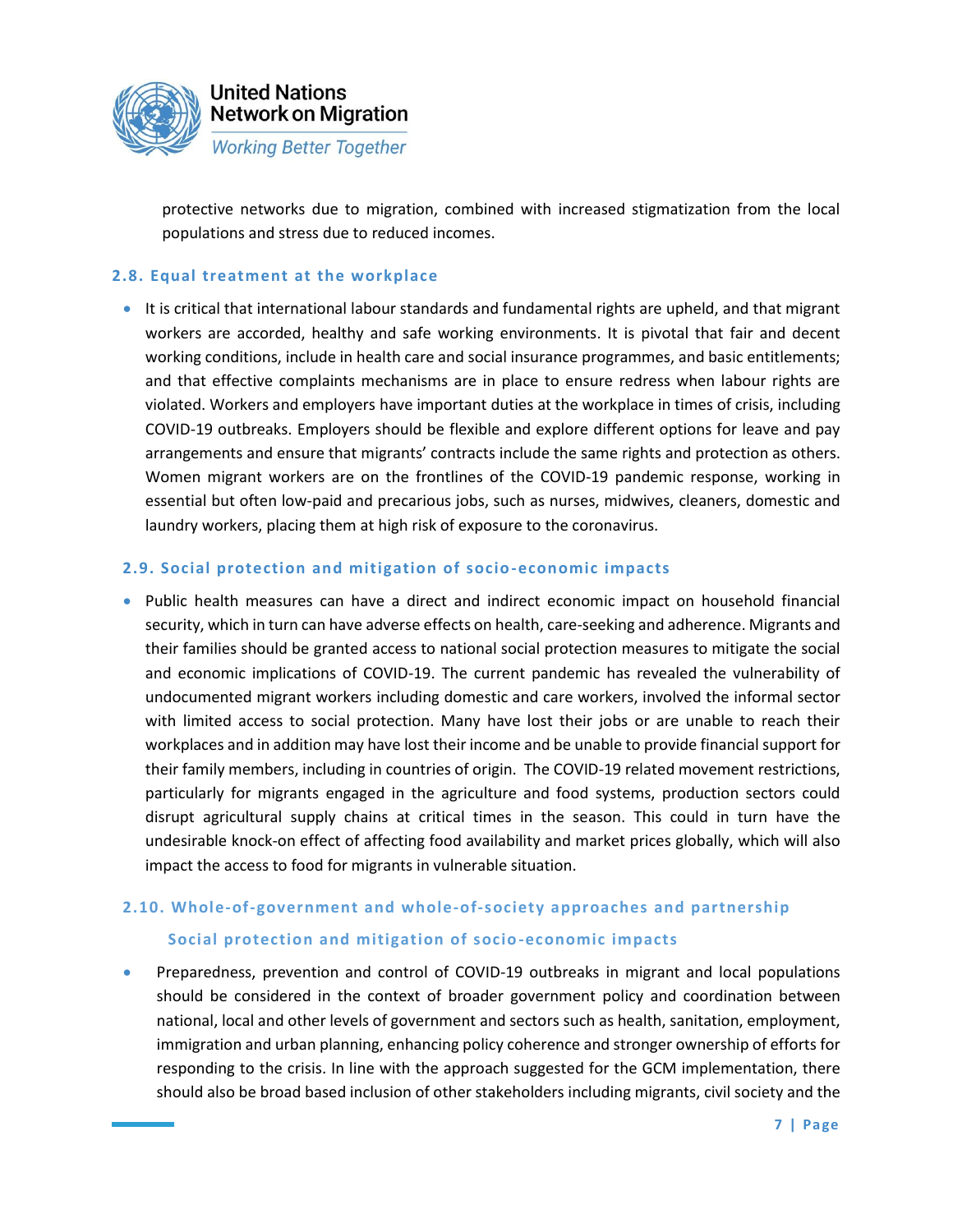

private sector, as well as national human rights institutions, workers' organizations and trade unions, academia and the media in the COVID-19 response. The GCM in objective 23, envisages solidarity, partnership and cooperation among and within countries, the United Nations (UN) system as well as other relevant stakeholders, including civil society and the private sector. All these elements are critical to harmonized and coordinated responses to the COVID-19 pandemic.

#### **2.11. Engagement and empowerment of local authorities and grassroots actors**

• Local governments are at the forefront of the response to the COVID-19 global pandemic as in many cases, local authorities are responsible for ensuring the provision of public (health) services. From an inclusive and human-centered perspective, they ensure fluid communication with the all residents and migrant populations, in line with health and mitigation measures, and in coordination with all levels of government and all stakeholders. Local authorities and mayors play an important role in reducing the spread of the pandemic while keeping their cities functioning and have found innovative solutions to include migrants in service provision. Grass root actors, traditional and religious leaders, along with the youth, women and migrant organizations can effectively mobilize their communities, train volunteers, and lead awareness-raising efforts – especially when given the requisite support and resources. Local governments need to ensure that communities have access to regular, evidencebased information updates, including those who might face language barriers, and community leaders have equipment and connectivity to engage with their constituencies.

# **2.12. Participation and inclusion of migrants in COVID-19 response and recovery plans**

• Migrants should be involved and engaged in the design of the national and sub-national COVID-19 readiness and response plans, decision-making processes and be recognized as co-developers as well as providers of health and other essential services and prevention efforts. Focusing on the social impact and economic response of the pandemic, countries should include migrants in their response and recovery strategies from the social, and economic impacts of the COVID-19 crisis. Migrants as well as other groups in situations of vulnerability need to be included in response and recovery plans building upon their immense capacity to self-organize, identify their needs and tailor innovative lowcost solutions.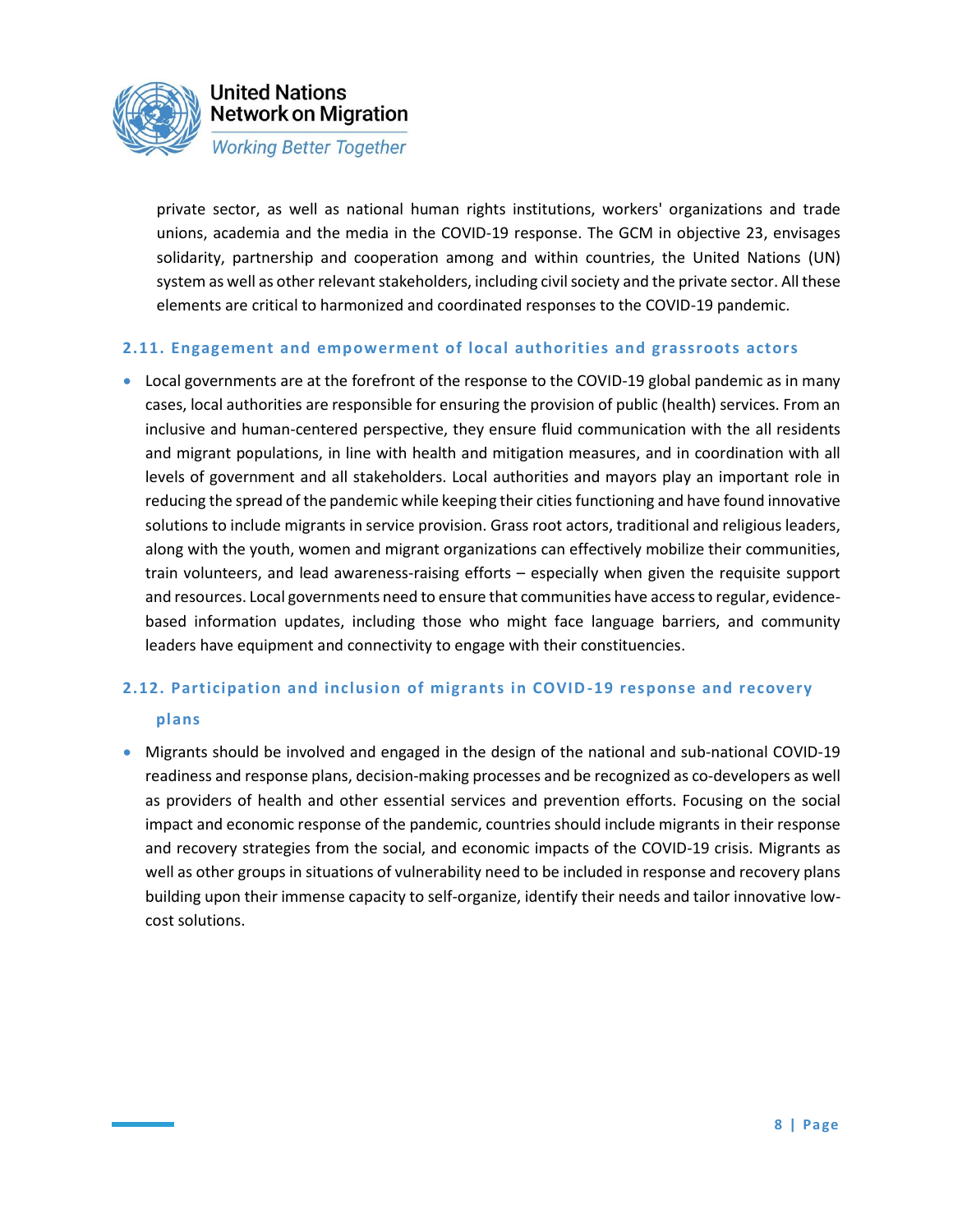

# **3. RECOMMENDED ACTIONS**

Aligned with the guiding principles and objectives of the GCM, and a UN Framework for the immediate socio-economic response to COVID-19<sup>5</sup>, and for ensuring migrants have access to all basic services and support measures regardless of migration status, the recommended actions are as follows:

## **3.1. Ensure inclusive access to essential lifesaving health services and continuity of care** <sup>6</sup>

- **a.** Review national COVID-19 and/or emergency preparedness and response plans, national and local capacity, and legal framework and regulatory requirements for providing health services to migrants. Migrants should be included in the design and implementation of COVID-19 programmes, national health systems, policies and planning to ensure essential services.
- **b.** Identify hospitals to receive COVID-19 patients regardless of their migration status and prepare to mobilize surge acute and Intensive Care Unit (ICU) capacity. Assess and review the requisite hospital capacity to provide care to COVID-19 patients with severe or critical presentations regardless of their migration status, including assessing and rectifying any potential administrative barriers which may prevent migrants (particularly undocumented migrants) from accessing hospital care. Where possible, organize and expand services within migrant communities for COVID-19 response.
- **c.** Establish mechanisms to monitor the outbreak among and support to migrants and their access to services. Develop a tailored intervention package, specifically targeted to migrant communities, to facilitate prevention efforts and support access to be activated in case of need.
- **d.** Improve preparedness and resilience to public health crises, and adapt all-hazards approach in prioritizing the preparedness, prevention and control of COVID-19 for migrants and their communities. Clarify and develop a first-point-of-contact strategy for possible COVID-19 cases: phone, online, physical addresses, including commensurate capacity-expansion plans. Clearly communicate this process to migrants in an accessible manner including through a centralized hotline, an online platform, and at physical locations.
- **e.** Ensure equitable access to essential health services and medical supplies, including COVID-19 vaccines, once these are available, and continuity of care for migrants – regardless of migration status. There is need to pay particular to those with underlying conditions, prepare for a surge in the

<sup>5</sup> More details can be found from [UN Framework for the immediate socio-economic response to COVID-19](https://unsdg.un.org/sites/default/files/2020-04/UN-Framework-for-the-immediate-socio-economic-response-to-COVID-19.pdf)

<sup>6</sup> More details can be found from ''[Interim Guidance on preparedness, prevention and control of COVID-19 for refugees and](https://www.who.int/emergencies/diseases/novel-coronavirus-2019/technical-guidance/humanitarian-operations-camps-and-other-fragile-settings)  [migrants in non-camp settings](https://www.who.int/emergencies/diseases/novel-coronavirus-2019/technical-guidance/humanitarian-operations-camps-and-other-fragile-settings)*''*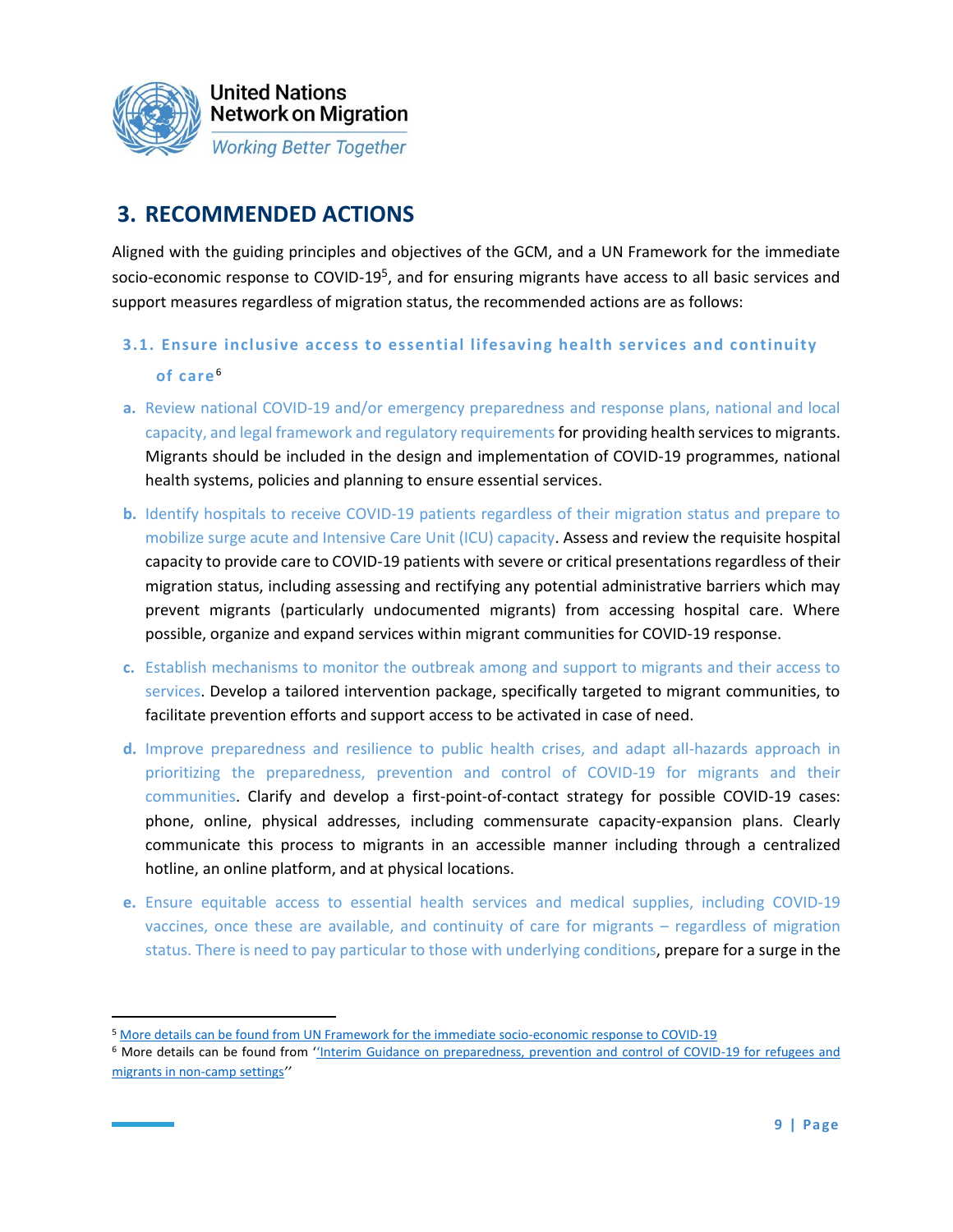

demand for health-care facilities and their use to ensure the provision of essential services and continuity of care and referrals for migrants.

- **f.** Put safeguards in place to ensure non-discriminatory, non-stigmatized border health screening at points of entry, respecting the privacy and dignity of all people including migrants, regardless of their migration status regarding COVID-19. Provide health care, including mental health care and psychosocial support, and other essential services at quarantine centres. Increase the capacity of quarantine staff, where necessary.
- **g.** Ensure that undocumented migrants can seek care without fear or risk of deportation or immigration controls. Put in place measures ("firewalls") that shield people who attempt to access any form of health care from the possible transfer of their personal data to immigration authorities, and the risk of otherwise facing immigration enforcement measures as a result of seeking care.
- **h.** Assess and mitigate potential financial barriers to migrants' accessing services. Review health coverage policy to ensure that no migrant, regardless of status, faces financial barriers to health visits, diagnostic tests, treatment (including medicines), care or emergency transport and the COVID-19 vaccine once it becomes available. Waive all user charges (co-payments) for COVID-19- related careseeking and treatment. Make coverage rules explicit and communicate them clearly to reassure people who may be concerned about seeking care due to cost.

#### **3.2 Prevent and support victims of sexual and gender-based violence (GBV)**

- **a.** Ensure that survivors of gender-based violence can access services and support, regardless of their migration status. Provide adequate resources to support organizations giving direct assistance to survivors of gender-based violence and ensure the availability of support services regardless of residence status. Establish clear protocols that protect survivors with insecure residence status (e.g., undocumented or on spouse-dependent visas) who turn to law enforcement for help or to report abuse from facing immigration consequences. Ensure the provision of specialized services for children.
- **b.** Include migrants in the planning and implementation for essential services for GBV in COVID-19 preparedness and response. Where it can be done safely, encourage health staff to proactively make information on GBV services/hotlines available at all operational health facilities, including those providing COVID-19- related testing/treatment.
- **c.** Ensure that all health practitioners are aware of GBV risks and health consequences and are able to help victims and survivors who disclose by offering first-line physiological as well as psychological support and relevant medical treatment. Ensure health providers are trained on the GBV Pocket [Guide](https://gbvguidelines.org/en/pocketguide/) and provide visual representations of up to date GBV referral pathways for migrants. Where it can be done safely, encourage health staff to proactively make information on GBV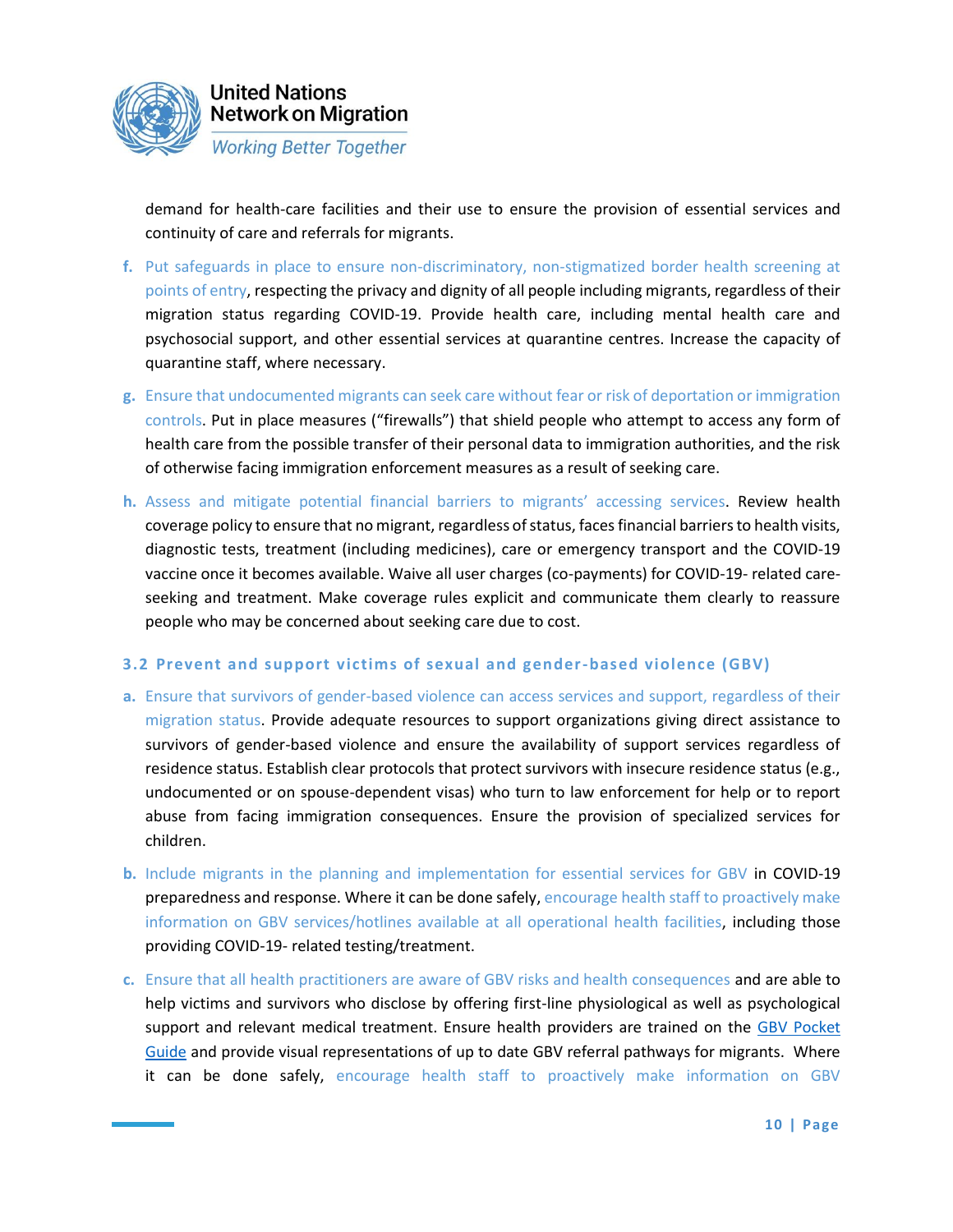

services/hotlines available at all operational health facilities, including those providing COVID-19 related testing/treatment.

- **d.** Ensure operational health facilities are safe, accessible and acceptable, taking into account the specific needs of women, men and gender non-conforming persons (for example, by identifying barriers to access, making sure separate facilities are available for girls, women, boys and men, and ensure the availability of women healthcare providers). Work with women frontline workers to ensure facilities, procedures and available supplies are gender-sensitive, including for menstrual hygiene management and accommodations for pregnant and breastfeeding women.
- **e.** Recognizing the strains that the pandemic response has put on existing primary and sexual and reproductive health services (SRH) care resources; take all possible steps NOT to divert resources from comprehensive SRH and/or to ensure continuation of lifesaving services in line with the "Minimum Initial Service Package" for SRH in crisis-settings and NOT to convert safe shelters for domestic violence into additional capacity for COVID-19 health response.
- **3.3. Ensure access to accurate and timely information, conduct risk**

### **communications and strengthen community participation and engagement**

- **a.** Support measures to improve communication and address racism and xenophobia by providing accurate and timely and child-friendly, evidence-based information on COVID-19 outbreaks and impacts in migrant and host communities; to dispel fears and misperceptions among local populations regarding migrants and COVID-19 outbreaks.
- **b.** Conduct assessment of risk perceptions, high-risk groups, potential conflict due to xenophobia, barriers in accessing health services, risk of exclusion and enablers for effective risk communication among migrant and local communities.
- **c.** Where feasible, provide migrant communities with access to mobile data, including through partnership with the private sector such as international mobile phone corporations.
- **d.** Provide culturally and linguistically appropriate, accurate, timely and user-friendly information in accessible formats on the health facilities available for COVID-19 care. Provide local 24/7 COVID-19 telephone hotlines as well as visual and other forms of educational materials on information such as how people can seek testing, care and treatment could be provided. Put in place mechanisms to address migrant-specific questions and complaints. Communicate with migrant populations about firewalls to build trust among communities and encourage them to access available services without fear.
- **e.** Identify and work with groups able to communicate well with migrants. Engage with community and religious leaders, local and diaspora networks/groups, and nongovernmental organizations (NGOs)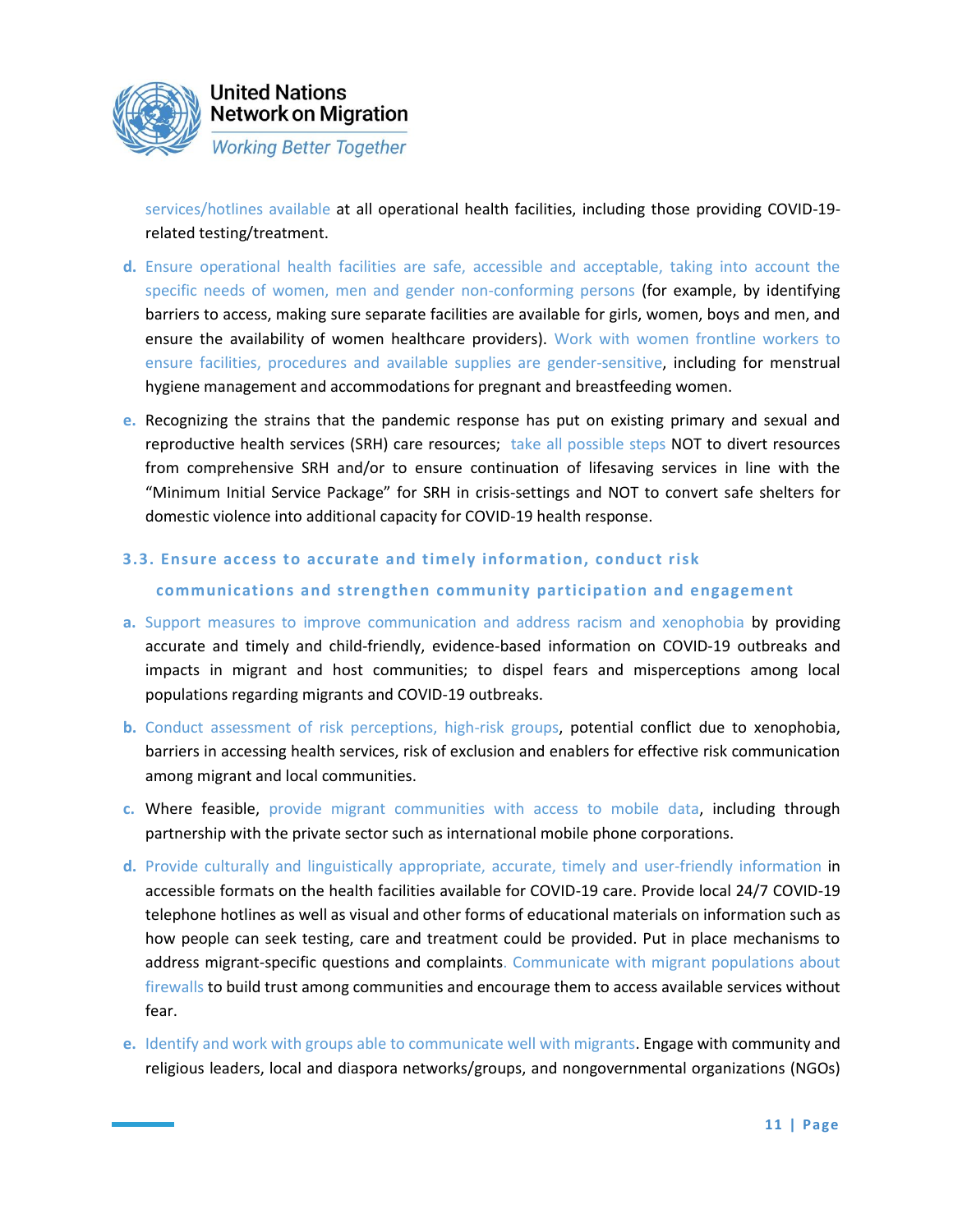

to facilitate the participation migrant communities in national COVID-19 prevention and response efforts.

**f.** Engage with media, public health and migrant community-based networks, local government, workers' organizations, trade unions and NGOs to strengthen communication and community participation. Train and equip community health workers to support surveillance and perform infection prevention and control, contact tracing, home visits (including delivery of food, oxygen, medicines), public health promotion and hygiene demonstrations. Engage migrant and diaspora health and community-based social workers as key contributors to strengthening health systems, provide them with relevant training, skills recognition, and certification opportunities.

### **3.4. Ensure access to child protection services for migrant children**

- **a.** Ensure child protection services are included as part of 'essential services'**,** including the prevention and response to violence, exploitation, and abuse of children.
- **b.** Scale-up accessible and quality mental health and psychosocial support for children, adolescents, and caregivers and provide information for migrant children and parents on online exploitation, and general tips for safe internet use for children.
- **c.** Work with Child Protection service providers to adapt regular procedures to allow for remote service provision modalities, if safe, appropriate, and feasible. Support service providers to ensure response services are migrant child-friendly.
- **d.** Understand who can legally consent to medical or other treatment for a migrant child when the child's caregiver is not available (for example due to quarantine, medical treatment, etc.) and ensure that any alternative care arrangements for migrant children whose caregivers are quarantined, ill or deceased are safe and sensitive to the specific needs of migrant children.
- **e.** Work with child protection specialists to integrate age-appropriate awareness raising messages on COVID-19 risks and referrals into remote psychosocial support resources that target psychosocial support workers, migrant children, and/or their caregivers. In settings where internet-based education has been introduced, work with education specialists to promote safe internet use.
- **f.** Alternative care services should be classified as 'essential services' within government emergency management frameworks and available to all children who need them, regardless of migration status, particularly to unaccompanied or separated children released from or at risk of immigration detention.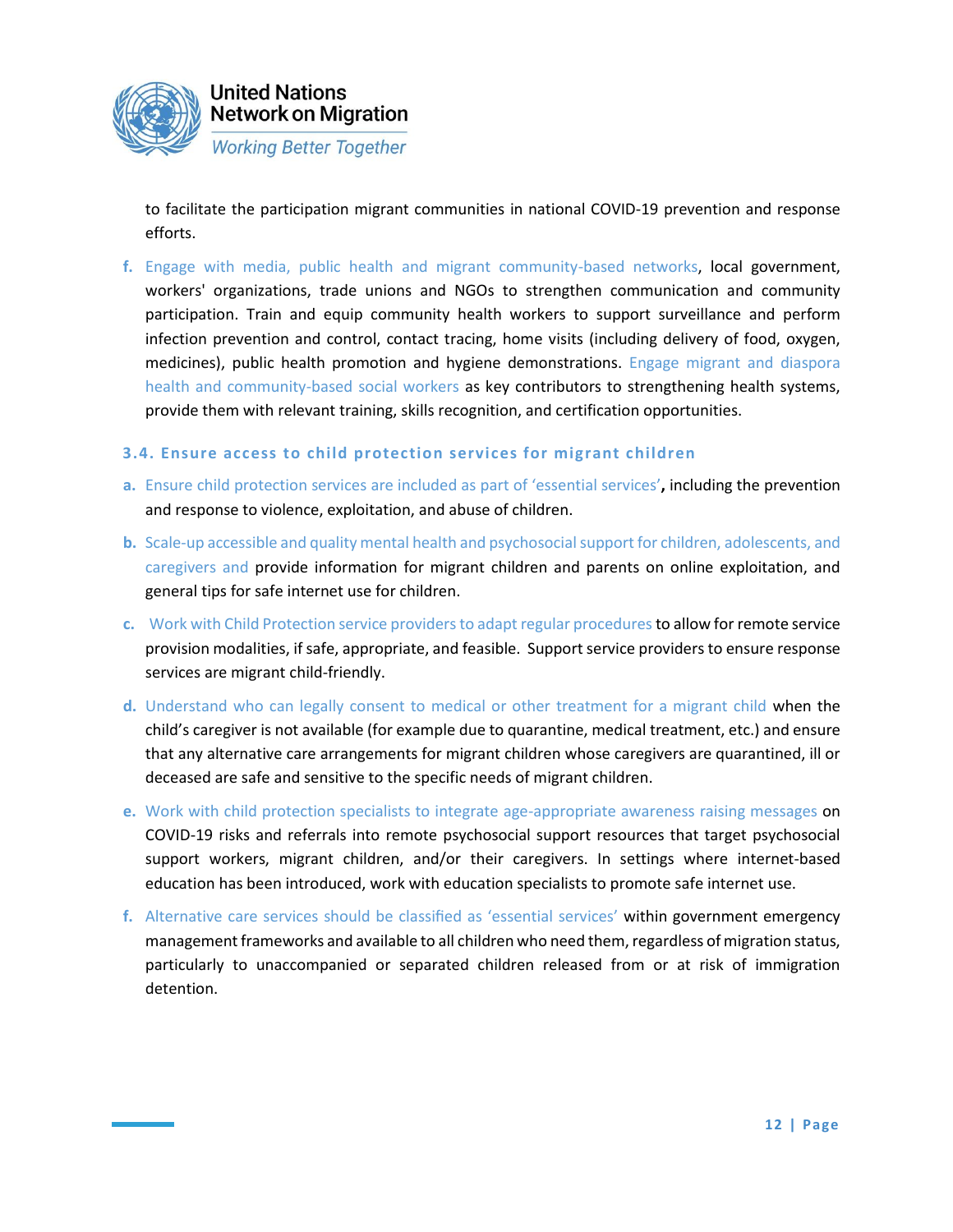

# **3.5. Secure sustained learning for children and adolescents including on -job and skilled training**

- **a.** Provide inclusive remote learning strategies for migrant children and their parents/caregivers, use complementary high-tech and low-tech learning platforms to reach students with limited access to devices and connectivity and instructions in languages they can understand. Efforts should be made to provide resources for maximizing learning even when it is impossible to follow the school curricula.
- **b.** Advocate with government and private employers for flexible working arrangement for parents and caregivers who may have lost access to childcare to enable them to continue care and education of their children. In locations where schools reopen, ensure flexible learning approaches and processes and protections against stigma and abuse so that migrant children are not deterred from returning.
- **c.** Maintain critical services taking place inside of schools such as health screenings, referrals and feeding programmes. Make available replacement services to all children regardless of status and inform migrant communities in a timely and accessible manner.
- **d.** Develop target plans to support migrant children to re-enroll and catch-up when they can return to school, ensuring flexible learning approaches and processes and protections against stigma and abuse. Consider back-to-school campaigns and cash transfers to support re-enrolling migrant children in learning who are at risk of permanently dropping out of school; provide and flexible learning approaches including catch-up courses and accelerated learning options. Increase provision of mental health and psychosocial support services that address stigma and discrimination. Establish procedures in case students or staff develop symptoms, to ensure the safety of all. Safeguard the identity of students/staff to prevent stigmatization.
- **e.** Engage with partners to build necessary capacities to support migrants and communities in accessing education, and to continue the transfer of skills, ensure access to language training, expedited skills training and license/qualifications recognition programmes for migrants so that they may support the COVID-19 response and eventual recovery. Work with Child Protection experts when concerns arise in truancy/school drop-out data, to follow up with migrant families to offer support.

### **3.6. Ensure access to adequate housing and shelters**

- **a.** Support and advocate for adequate housing conditions for a dignified life during and beyond the COVID-19 crisis. Advocate for reducing the burden of rent and mortgages, reducing risks of forced evictions (through increased tenure security) and providing temporary shelter for the homeless.
- **b.** Offer safe, adequate shelter that permits physical distancing for those homeless or living in grossly inadequate housing. Allow extended stay in shelters and receptions centers and consider preventive relocation from overcrowded places to safe housing. To the extent possible, isolate the sick from the most high-risk.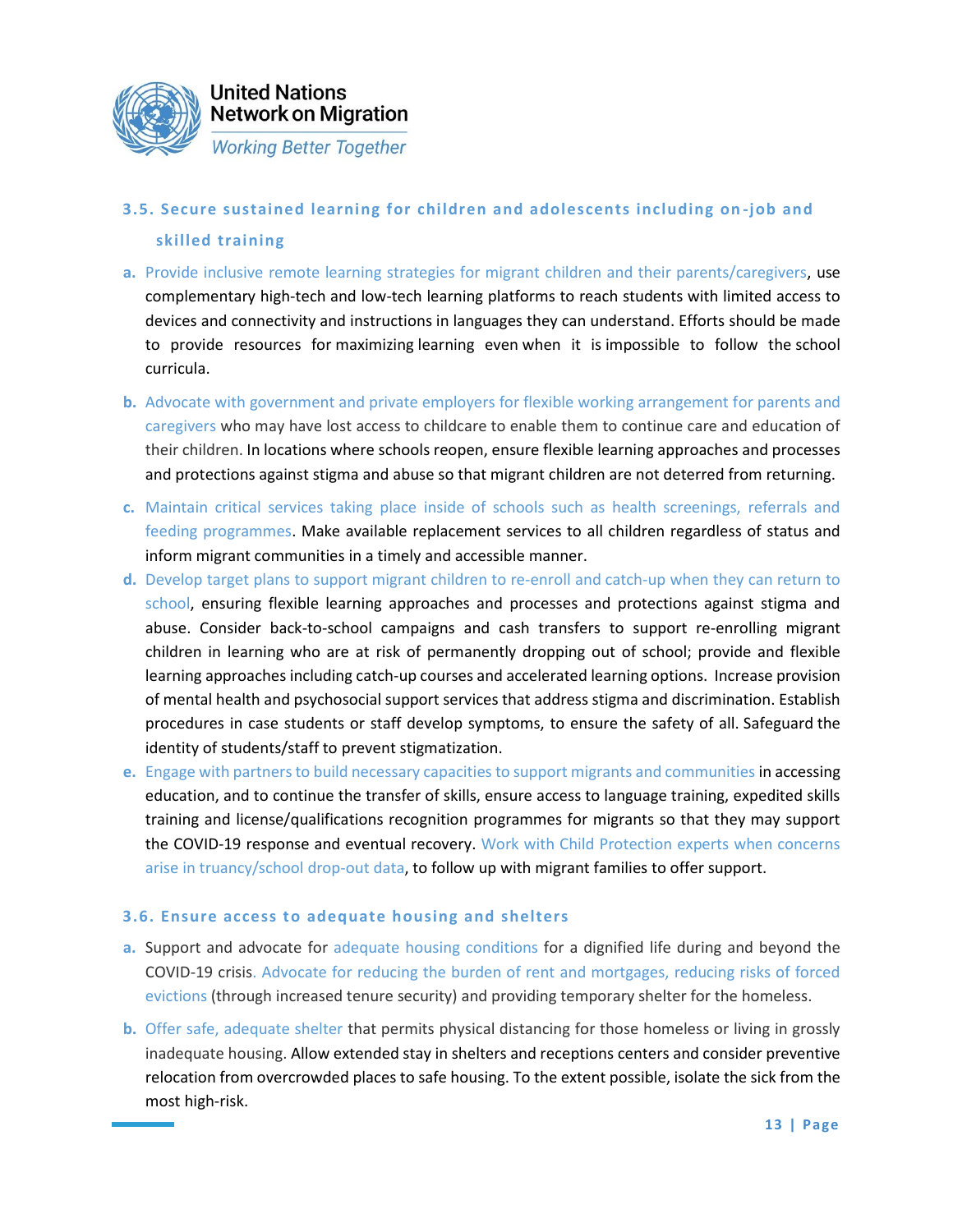

- **c.** Where migrant or domestic workers are housed in their place of work or in accommodation provided by their employers, ensure that migrants can either remain housed free of charge or at an affordable rent. If accommodation cannot be provided by their employers, provide affected migrant and domestic workers with alternative secure accommodation.
- **d.** Strengthen community hygiene, particularly in poorly serviced and informal settlements, camps, and temporary shelters. Include local leaders into initiatives, building upon their expertise of the local context and needs.
- **e.** Support local authority and community efforts to improve access to clean safe water, sanitation and waste management, and promote good hygiene measure that are crucial for reducing contagion of COVID-19. This includes advocacy for behaviour change through participation and increased community ownership of initiatives.
- **f.** Ensure and support active learning and fast sharing of knowledge and experiences from country to country and city to city, as the world moves from preparedness to containment to response to recovery and include sustainable urban development that increases cities' resilience to shocks when "building back better".

### **3.7. Ensure continuity and quality of water, sanitation and hygiene services (WASH)**

- **a.** Ensure clean water, basic toilets and good hygiene practices are available for migrants and local communities when transiting or for those living in camps and in underserviced urban areas. Expand the availability and access to WASH services in places where migrants live and at other critical locations, such as border crossings, bus/train stations or key transit points.
- **b.** Ensure that services such as waste and water management services are improved or continuously provided in informal services to enable hygiene measures, but also reduce the outbreak or transmission of other hygiene related sicknesses.
- **c.** Include hygiene information into (online) curriculums and implement education strategies for continued learning for all children – including migrant and displaced children – and make schools safe, healthy, and inclusive environments.
- **d.** Make awareness-raising campaigns for infection prevention and control (IPC) and the efficient use of water in the home and public spaces inclusive of migrants and available in languages they understand.
- **e.** If WASH facilities are not readily available, communicate clearly and often (in languages and formats understood by migrants, including children) that avoiding touching one's mouth or eyes is another way to minimize the risk of infection. Incorporate menstrual health and hygiene management in COVID-19 response plans, with an emphasis on migrant and displaced women and adolescent girls.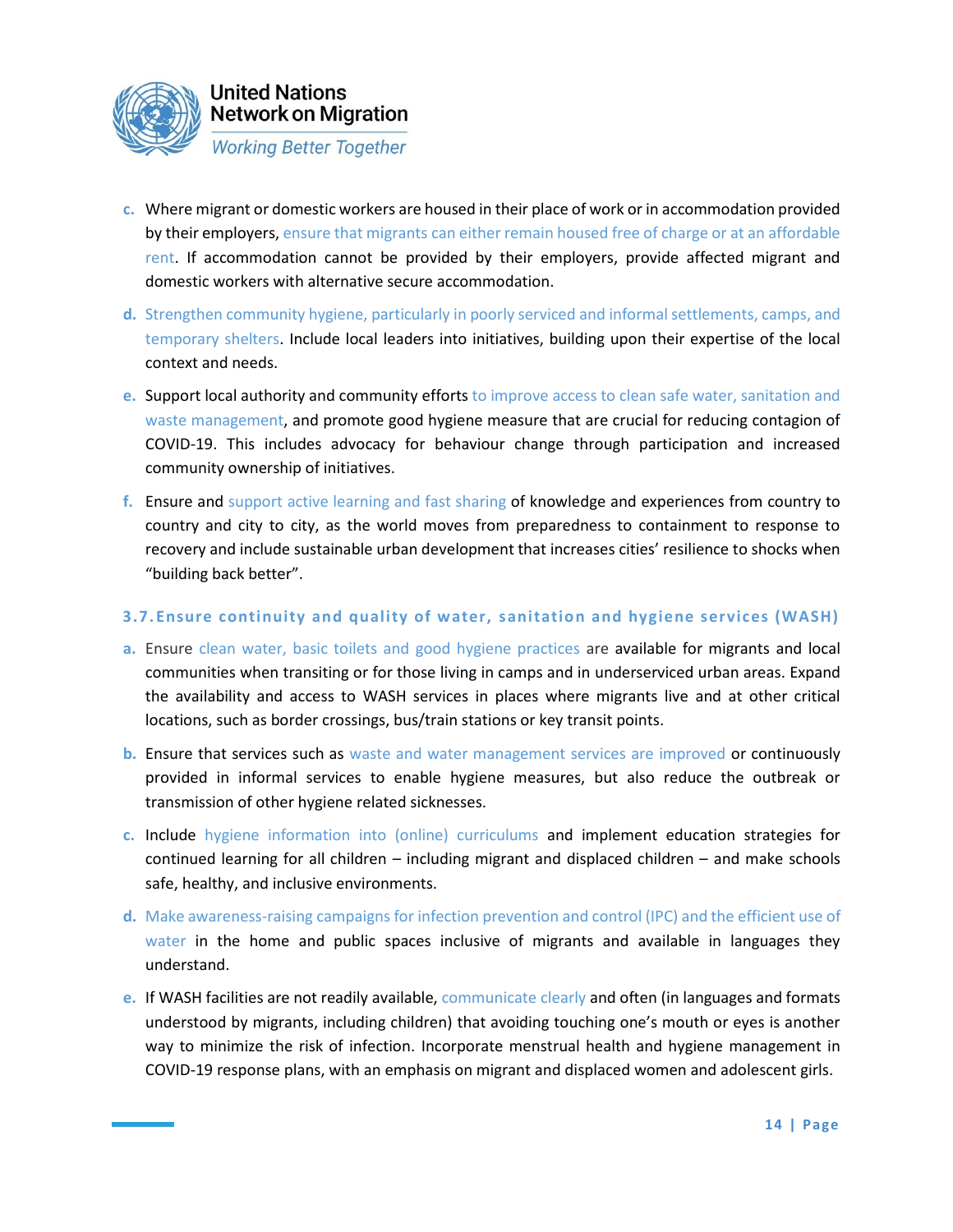

**Working Better Together** 

### **3.8. Maintain essential food and nutrition services**

- **a.** Scale up government coordination and partnerships on food security. Adopt policies and make investments to support agricultural production and maintain critical supply chains, whilst ensuring the protection of the most vulnerable, including migrants through the expansion of safety nets and mainstreaming health and safety measures across sectors. Enhance strong partnerships between national institutions, UN agencies, NGOs, farmers' groups, other relevant stakeholders, and coordination structures such as the Global Network against Food Crises and the Global Food Security Cluster.
- **b.** Preserve critical humanitarian food and livelihood assistance. Ensure that critical ongoing humanitarian assistance to vulnerable migrant groups is adapted, and where appropriate, scaled-up in response to current and potential COVID-19 impacts through:
	- Provision of unconditional cash transfers and scale up cash-based programmes and protecting food availability (e.g. through the distribution of small stock, distribution of tools and seeds for small-scale agricultural production), especially in fragile and conflict affected countries.
	- Prevention of food and nutrition insecurity, by ensuring the free and predictable flows of emergency food assistance. Exemption local purchases of food and agricultural inputs for humanitarian purposes from movement restrictions and establish efficient as well as effective humanitarian food reserves.
	- Support food production in displacement camps and settlements, and host communities.
- **c.** Ensure the continuity of the critical food supply chain and the functioning of agri-food systems. Maintain and support the continuous functioning of local food markets, value chains and agri-food systems, which support migrants. This includes through ongoing and scaled up support to food processing, transport, marketing; strengthened local producers' groups to maintain negotiation power and access to markets; and, advocacy for trade corridors to remain open as much as possible during COVID-19 related movement restrictions.
- **d.** Develop capacities to map vulnerable migrants and their access to nutritious food, combine the knowledge of both local and migrant communities and local organizations (e.g. Slums Associations, migrant networks etc.) with innovative Information and Communication Technologies (ICT) for identifying the most in need populations and developing approaches that build on existing activities.

### **3.9. Scale up and expand resilient and pro-poor social protection systems**

**a.** Strengthen and expand social protection systems for all concerned populations including migrants, and their families in areas of origin, to facilitate access to health services. Social protection operations need to be adapted to ensure that no disruptions occur in the delivery of benefits to migrants. This will be particularly challenging for the delivery of in-kind benefits or services, as well as cash.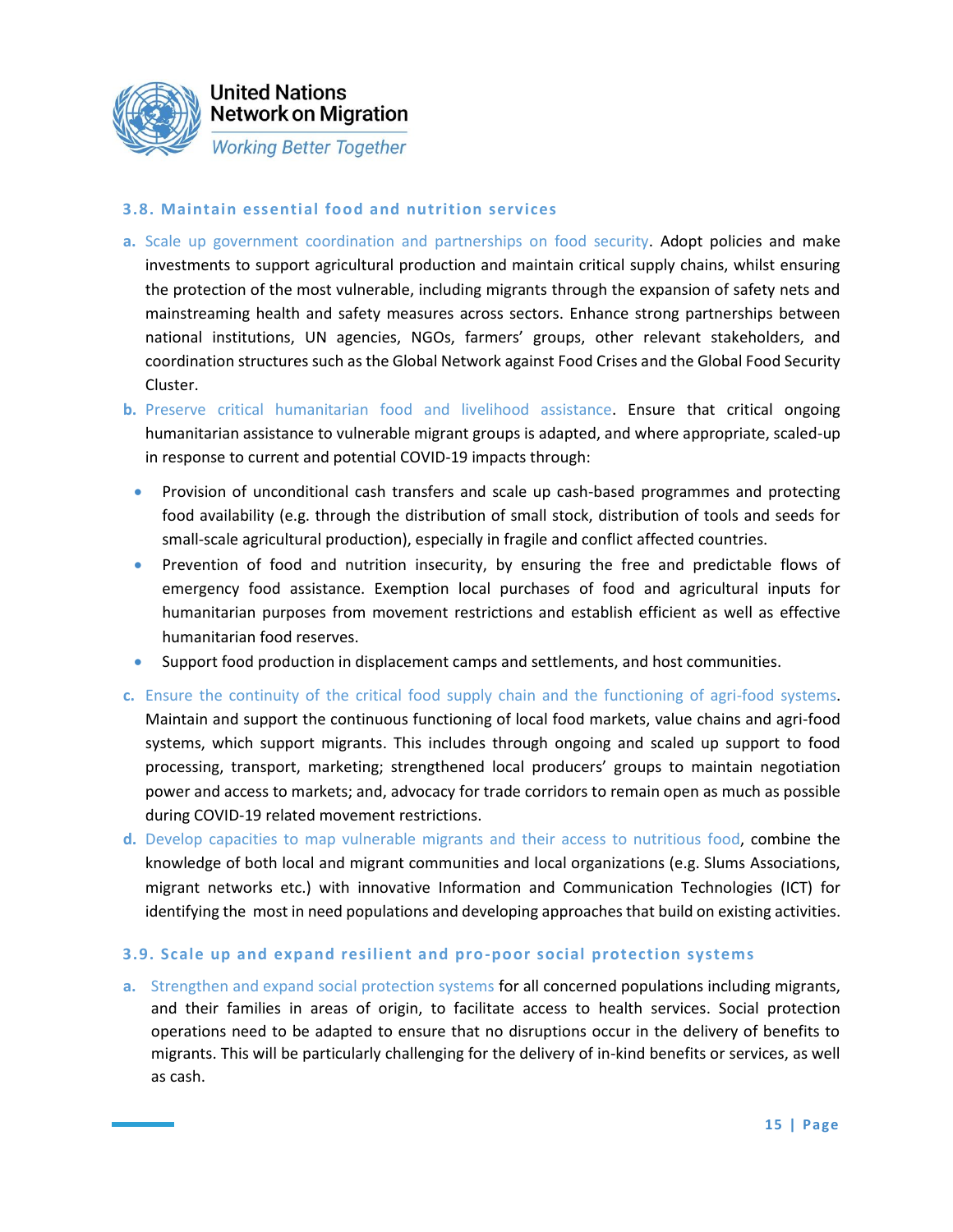

**Network on Migration Working Better Together** 

- **b.** Support the establishment of national social protection floors to ensure basic social security guarantees to all, including migrants and their families, and to foster coordination arrangements between countries in respect of social security.
- **c.** Optimize social protection to mitigate the impact of public health measures on household financial security. Provide a wide range of social protection measures to ensure financial security, including sick-leave entitlements, child and sickness benefits for COVID-19- related illness, self-isolation or quarantine; compensation for heavily affected industries (catering, tourism, aviation).
- **d.** Ensure remittance services are labelled as essential services and that fees are reduced. Ensure migrants and migrant children regardless of status are included in economic stimulus packages, response plans and mitigation measures.
- **e.** Monitor and mitigate the effects of border closures, travel restrictions, and policy changes on members of migrants'' families and children left behind through adaptive social protections.
- **3.10. Enhance decent work and reinforce protection, occupational health and safety measures for migrant workers**
- **a.** Ensure respect for international labour standards relating to occupational health and safety, working conditions, non-discrimination, social security, and employment protection for all workers, including the application of international labour standards specific to migrant workers<sup>i</sup> . **7**
- **b.** Protect workers in the workplace, irrespective of migration status, by strengthening occupational safety and health measures, adapting work arrangements (e.g. teleworking), preventing discrimination and exclusion, providing equal access to quality health services for all and expanding access to paid leave**.**
- **c.** Maintain appropriate health services for migrant workers such as conducting medical testing and for ensuring that migrant workers and their families enjoy adequate medical attention and good hygienic conditions at the time of departure, during the journey and upon arrival.<sup>8</sup>
- **d.** Take effective measures towards enabling safe and healthy working environment including by making information available to members of the households and domestic workers on voluntary medical testing, medical treatment, and good health and hygiene practices, consistent with public health initiatives.<sup>9</sup> Employers to provide functional basic utilities such as water, sanitation and hand washing facility for all workers including migrant workers. These should be available for both

<sup>7</sup> Namely the ILO Migration for Employment Convention (Revised), 1949 (No. 97), and the ILO Migrant Workers (Supplementary Provisions) Convention, 1975 (No. 143)

<sup>8</sup> ILO Standards and COVID-19. Key provisions of international labour standards relevant to the evolving COVID-19 outbreak, 23 March 2020

<sup>9</sup> ILO Domestic Workers Convention, 2011 (No. 189)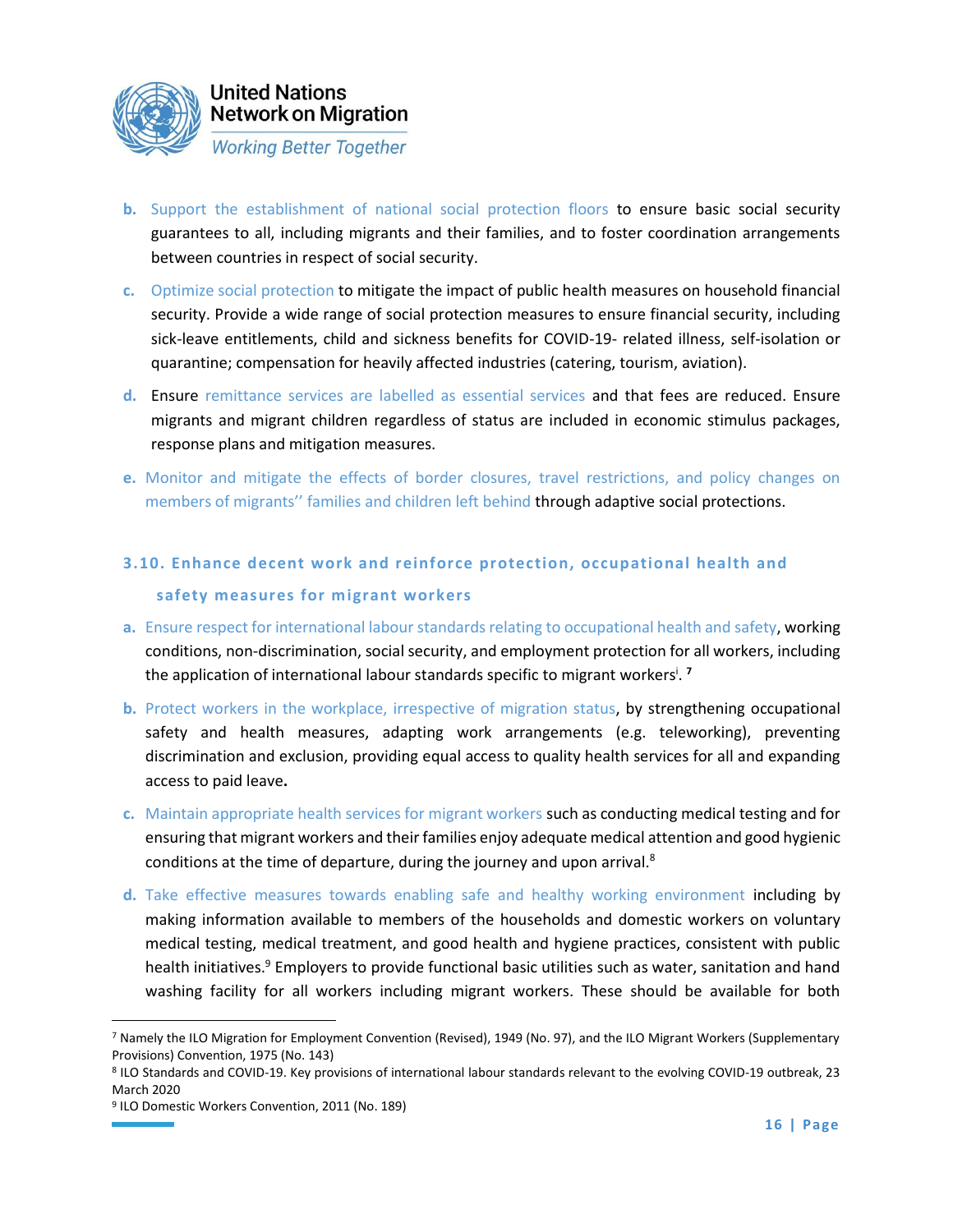

individual and communal accommodation, with separate dormitory buildings reserved for quarantine of workers with suspected infection and for workers testing positive, respectively.

- **e.** Ensure basic services to migrant workers who have lost their jobs or are forced to return to their countries of origin, including housing, food and non-food items, medical, legal and psychological support and relevant information on risks and precautions. Develop digital platforms and apps improving opportunities for migrant workers to access support services during the crisis, share experiences or connect each other, with their communities, families and friends, with due consideration of risks and unintended negative effects. Facilitate economic support for migrants who have lost their jobs or help prepare them for re-entry and reintegration into home labour markets.<sup>10</sup>
- **f.** Provide counselling, information services and support to help victims of violence and harassment in the world of work to re-enter the labour market.<sup>11</sup> Provide training and awareness raising at the workplace to prevent and address discrimination and social stigma related to migrant workers and COVID-19.<sup>12</sup>
- **g.** Provide employment promotion measures, including employment services and vocational training, enabling continued learning for migrant workers, including through on-line learning and delivery of TVET and skills training services. Ensure skills development and recognition for migrant workers to help them meet labour market needs and foster workers' reintegration.

<sup>10</sup> ILO Policy Brief, April 2020, Protecting migrant workers during the COVID-19 pandemic. Recommendations for Policy-makers and Constituents.

<sup>11</sup> ILO Violence and Harassment Convention, 2019 (No. 190).

<sup>12</sup> ILO, UNICEF, UNWOMEN, Family-Friendly Policies And Other Good Workplace Practices In The Context Of Covid-19.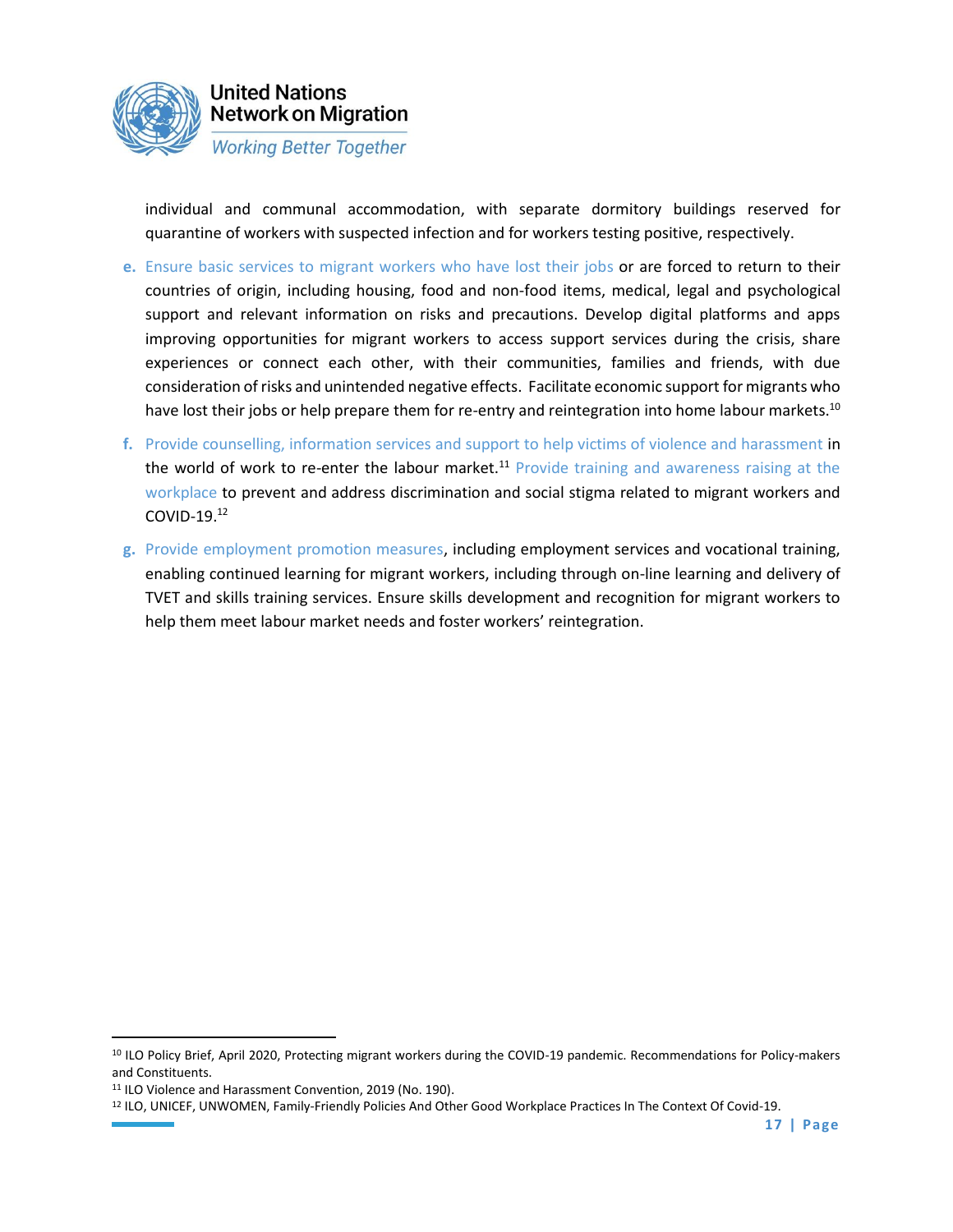

#### **Recommended actions for migrant health workers**

- **a.** Provide safe and decent working conditions, including remunerating all care work. Maximize staff safety, including mental health and psychosocial support, physical security, stress and substance monitoring, and enforced rest periods. Ensure that migrant frontline workers have equal access to COVID-19 vaccine at the same level as the national workers.
- **b.** Temporary licensure to migrant health professionals licensed in other jurisdictions. Consider accelerating licensing of medical and nursing migrant graduates. License migrant retirees, unemployed but qualified migrant health workers and professionals, residents to work in the COVID-19 response. Identify where migrant students, university affiliates, migrant community volunteers can perform non-medical support tasks.
- **c.** Ensure that migrant health workers are included in the practice indemnity for COVID-19 for health workers; and is part of the policy on health worker infection, disability, or death; returnto-work protocols, support on-the-job training.
- **d.** Maintain a collaborative approach with workers and their representatives through social dialogue to promote safe, healthy working conditions. Notify labour inspectorates and other relevant agencies that COVID-19 could be an occupational disease to be adequately compensated. Migrant health workers have the right to remove themselves from unsafe working conditions. Report occupational safety and health abuses in a blame-free environment.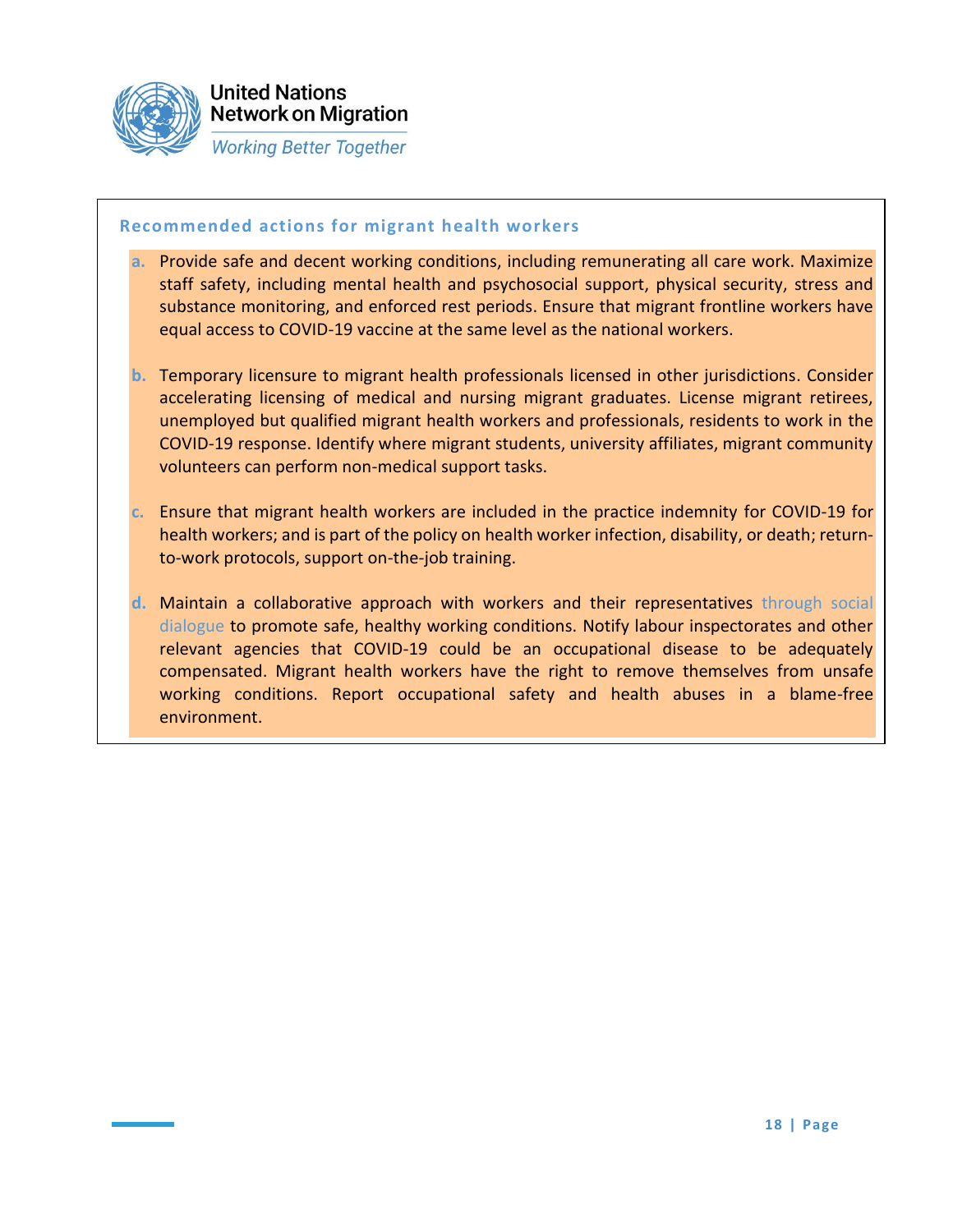

# **4. RELATED RESOURCES AND REFERENCES**

The below list includes COVID-19-specific guidance as well as broader guidance on access to services:

- [Global Compact for Safe, Orderly and Regular Migration](https://migrationnetwork.un.org/sites/default/files/docs/gcm-n1845199.pdf)
- Extensive resource list on the COVID-19 page of the [UN Network on Migration](https://migrationnetwork.un.org/covid-19)
- A UN Framework for the Immediate Socio-economic Response to COVID-19
- 'Interim Guidance on preparedness, prevention and control of COVID-19 for refugees and migrants [in non-camp settings](https://www.who.int/emergencies/diseases/novel-coronavirus-2019/technical-guidance/humanitarian-operations-camps-and-other-fragile-settings)''
- [Interim Guidance on Scaling-up COVID-19 Outbreak in Readiness and Response Operations in Camps](https://worldhealthorg.workplace.com/photo.php?fbid=259717578504346&set=pcb.251784069518767&type=3&theater)  [and Camp-like Settings \(jointly developed by IFRC, IOM, UNHCR and WHO\)](https://worldhealthorg.workplace.com/photo.php?fbid=259717578504346&set=pcb.251784069518767&type=3&theater)
- WHO interi*m guidan*ce o[n Preparedness, Prevention and Control of Coronavirus Disease \(COVID-19\)](file://///fshq.ad.ohchr.org/RRDB/DESIB%20HRESIS/Migration/A_Previous_Structure/UN%20Migration%20Network/8.%20Working%20groups/TWG%206%20Access%20to%20Services/•https:/www.who.int/publications-detail/preparedness-prevention-and-control-of-coronavirus-disease-(covid-19)-for-refugees-and-migrants-in-non-camp-settings)  [for Refugees and Migrants in Non-camp Settings](file://///fshq.ad.ohchr.org/RRDB/DESIB%20HRESIS/Migration/A_Previous_Structure/UN%20Migration%20Network/8.%20Working%20groups/TWG%206%20Access%20to%20Services/•https:/www.who.int/publications-detail/preparedness-prevention-and-control-of-coronavirus-disease-(covid-19)-for-refugees-and-migrants-in-non-camp-settings)
- IASC Guidance 'Identifying & Mitigating Gender[-based violence risks within the COVID-19 Response](https://worldhealthorg.workplace.com/photo.php?fbid=259717578504346&set=pcb.251784069518767&type=3&theater)
- [Risk communication and community engagement \(RCCE\) readiness and response to the 2019 novel](https://worldhealthorg.workplace.com/photo.php?fbid=259717578504346&set=pcb.251784069518767&type=3&theater)  [coronavirus \(2019-nCoV\)](https://worldhealthorg.workplace.com/photo.php?fbid=259717578504346&set=pcb.251784069518767&type=3&theater)
- [WHO Guidance for Health Workers](https://worldhealthorg.workplace.com/photo.php?fbid=259717578504346&set=pcb.251784069518767&type=3&theater)
- [WHO Guidance for Schools, Workplaces and Institution](https://worldhealthorg.workplace.com/photo.php?fbid=259717578504346&set=pcb.251784069518767&type=3&theater)
- All [WHO COVID-19 Technical Guidance](https://worldhealthorg.workplace.com/photo.php?fbid=259717578504346&set=pcb.251784069518767&type=3&theater)
- OHCHR [COVID-19 and the Human Rights of Migrants: Guidance](https://www.ohchr.org/Documents/Issues/Migration/OHCHRGuidance_COVID19_Migrants.pdf)
- Global Migration Group, [Principles and Guidelines on the Human Rights Protection of Migrants in](https://www.ohchr.org/Documents/Issues/Migration/PrinciplesAndGuidelines.pdf)  [Vulnerable Situations](https://www.ohchr.org/Documents/Issues/Migration/PrinciplesAndGuidelines.pdf) (see in particular Principles 12-16)
- Mental Health and Psycho-Social Suppor[t: Addressing Mental Health and Psychosocial Aspects of](https://interagencystandingcommittee.org/iasc-reference-group-mental-health-and-psychosocial-support-emergency-settings/interim-briefing)  [COVID19 Outbreak](https://interagencystandingcommittee.org/iasc-reference-group-mental-health-and-psychosocial-support-emergency-settings/interim-briefing) (developed by the IASC's Reference Group on Mental Health and Psychosocial Support)Education: Key Messages Maintaining Safe Schools during Public Health Emergencies [\(Responding to COVID-19\)](https://unicef.sharepoint.com/sites/EMOPS-2019nCoV/DocumentLibrary1/Forms/AllItems.aspx?id=%2Fsites%2FEMOPS%2D2019nCoV%2FDocumentLibrary1%2FEducation%20Toolkit%20%2D%20COVID%2D19%2FProgrammatic%20Response%2FKey%20Messages%20on%20education%20response%20%2Epdf&parent=%2Fsites%2FEMOPS%2D2019nCoV%2FDocumentLibrary1%2FEducation%20Toolkit%20%2D%20COVID%2D19%2FProgrammatic%20Response)
- UNICEF [Quick Tips on COVID-19 and Children on the Move](https://www.unicef.org/media/67221/file)
- Child Protection: [The Alliance for Child Protection in Humanitarian Action Technical Note for the](https://alliancecpha.org/en/COVD19)  [Protection of Children During the COVID-19 Pandemic](https://alliancecpha.org/en/COVD19)
- [IOM COVID-19 Analytical Snapshots](https://www.iom.int/migration-research/covid-19-analytical-snapshot)
- [Multi-lingual Information on COVID-19](https://www.iom.int/sites/default/files/covid19-response/english.pdf)
- [ILO Protecting Migrant Workers During the COVID-19 Pandemic](https://www.ilo.org/wcmsp5/groups/public/---ed_norm/---normes/documents/publication/wcms_739937.pdf)
- [ILO Standards and COVID-19 \(Coronavirus\)](https://www.ilo.org/wcmsp5/groups/public/---ed_norm/---normes/documents/publication/wcms_739937.pdf)
- ILO, An Employers' [Guide on Managing your Workplace During COVID-19,](https://www.ilo.org/wcmsp5/groups/public/---ed_dialogue/---act_emp/documents/publication/wcms_740212.pdf)
- [ILO, UNICEF, UNWOMEN, Family-Friendly Policies and Other Good Workplace Practices in the](https://migrationnetwork.un.org/sites/default/files/docs/family-friendly-policies-covid-19-guidance-2020.pdf)  [Context of Covid-19: Key Steps Employers Can Take Interim Recommendations,](https://migrationnetwork.un.org/sites/default/files/docs/family-friendly-policies-covid-19-guidance-2020.pdf)
- UN-Habitat Key Messages on COVID-19 and [Informal Settlements;](https://unhabitat.org/sites/default/files/2020/03/english_final_un-habitat_key_messages-covid19-informal_settlements.pdf) [and housing;](https://unhabitat.org/sites/default/files/2020/04/housing_and_covid_messages_7_april_2020-2.pdf)
- [UNICEF, World Bank, WFP, Framework for Reopening Schools](https://www.unicef.org/documents/framework-reopening-schools)